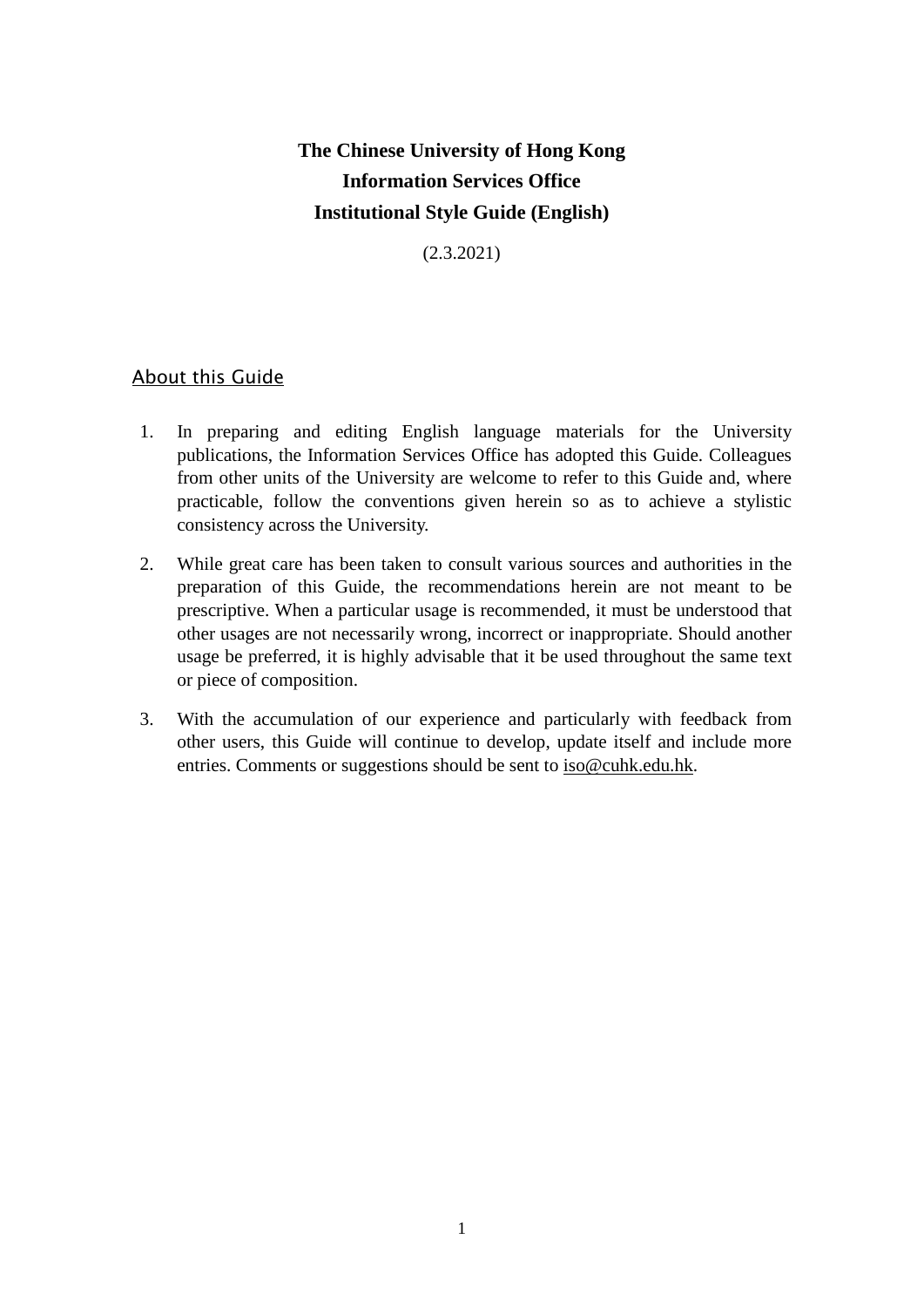# A

### a, an

Note the following

- an hour
- an honour
- an SCTL working group was formed ...
- a history class
- a unique experience
- a university

### abbreviations

Full-stops in

• Mr., Mrs., Ms., Dr., Prof.

'Prof.' should only be used when the full name follows, as in

- Prof. James Watson
- Avoid Prof. Watson
- Professor Watson

No full stops and spaces in

US, UK, HKU, EU, UN

It is not necessary to spell out well-known abbreviations or acronyms

CUHK, US, UK, EU, Caltech, MIT, UN, FBI, CD

Otherwise, spell out on first mention and put the abbreviation in parentheses

• Society of Chinese Biochemists (SCB)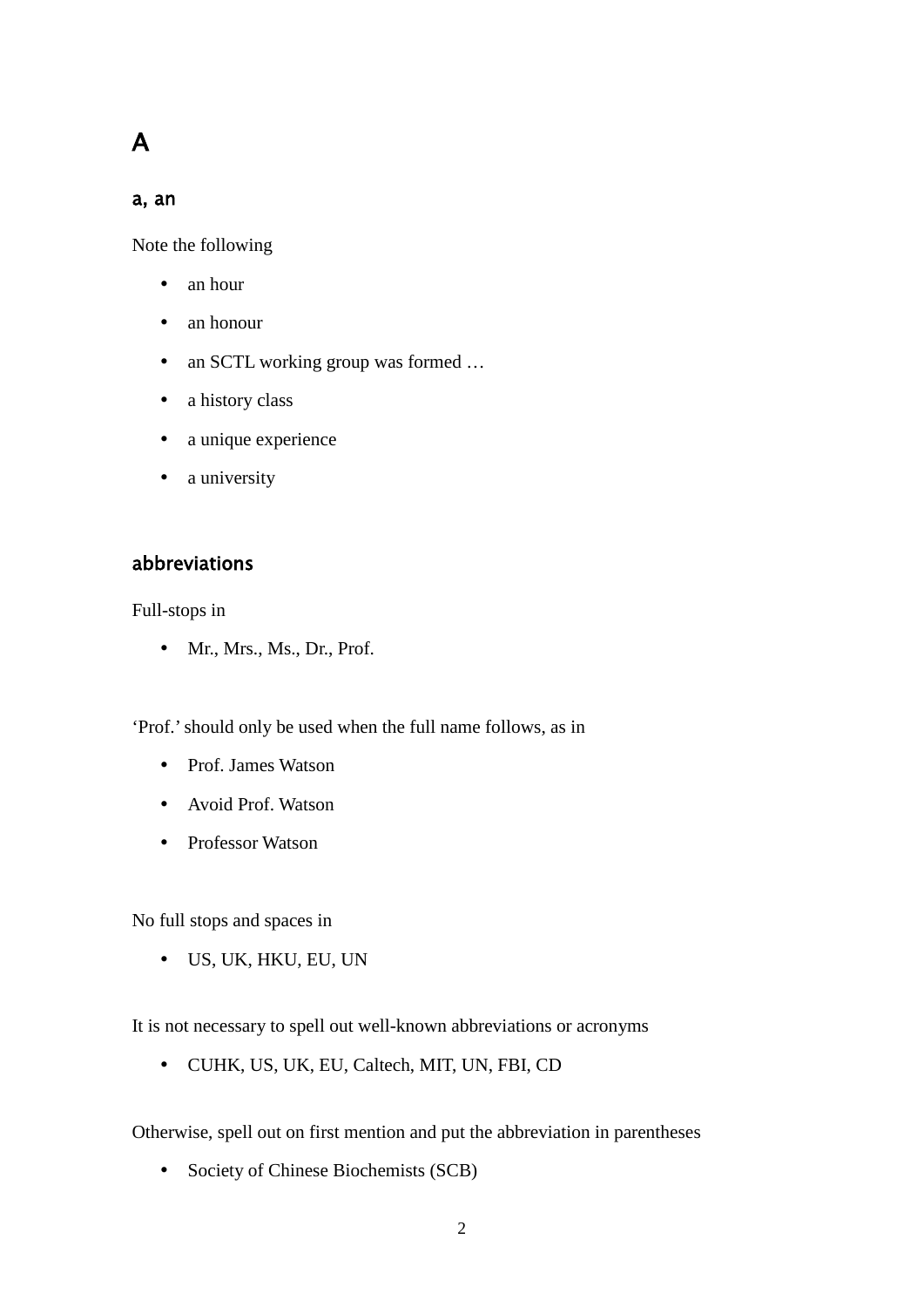When the short-form of 'for example' or 'that is' is used, use full-stops followed by a comma

- $e.g.,$
- $\bullet$  i.e.,

### advice

As a noun, 'advice', even in the plural sense, should not take an –s ending. Examples of presenting the plural sense of 'advice' include:

- His mentor gave him a lot of good advice on his career path.
- This useful little book contains pieces of advice from the veterans of the trade.

### adviser, advisor

Both are in current use, though 'adviser' is the more dominant spelling (ranging from 6 to 20 times more frequent than the use of 'advisor'). The difference does not lie in one being British and the other American.

### age

Only refer to age when it is relevant to the context. Avoid unwarranted assumptions about age such as

- Old people won't adapt to new technologies
- Millennials are job-hoppers

### alumni

Plural. Singular 'alumnus' (male) or 'alumna' (female)

### analyse (v.)

Not analyze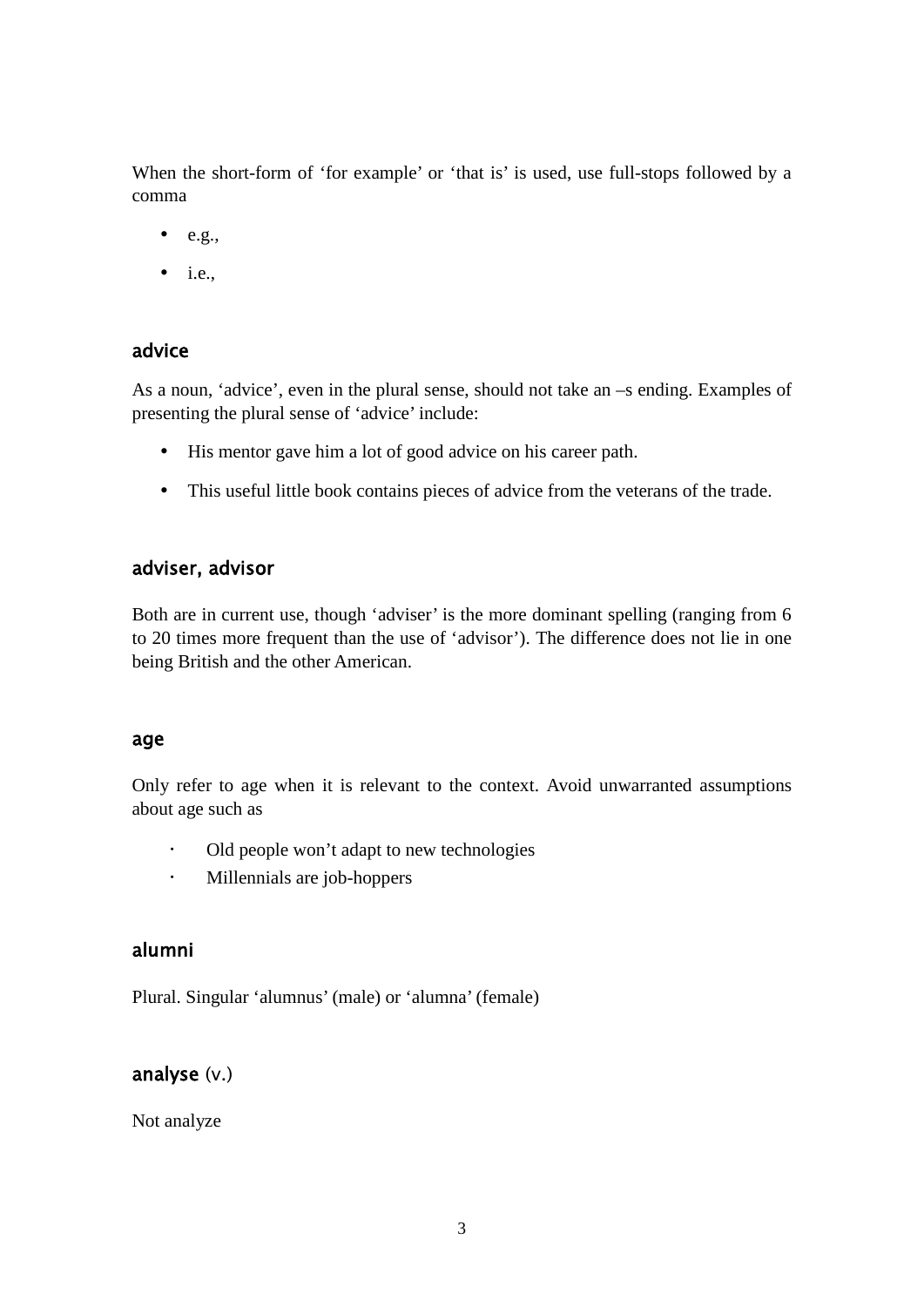### and

Use 'and' (not ' $\&$ ') in the main body of a text, except in proper names and titles.

### anniversary

The date on which an event occurred on the same date in an earlier year or the commemoration of such an event on that date in following years.

If an event first occurred in October 2004, it would be celebrating its first anniversary in October 2005, and its fourth anniversary in October 2008.

The Chinese equivalent '周年' follows a similar usage.

### apostrophe

To indicate possession

- The possessive of most singular nouns (including proper nouns) is formed by adding an apostrophe and an s: Tom's cat; the President-elect's wife; John's and Teddy's bags; Johns Hopkins's campus; Mr. Williams's new house
- The possessive of plural nouns (including proper nouns) is formed by adding an apostrophe only: hawkers' paradise; the Chans' car; the Williamses' new house
- Use 'Social Welfare Department (SWD)'s…'; not 'Social Welfare Department's (SWD)…'

To indicate omission in words and numbers

- The Class of '95 held a reunion last month.
- I haven't been to the new library yet.

To pluralize numbers (except decades) and letters

- My jogging partner is a woman in her 40's.
- How many A's did you get for your HKCEE?
- The policeman checked our ID's and birth certificates.
- Our student body is made up of 10,000 Ug's and over 5,000 Pg's.
- She was born in the '40s. (NB: no apostrophe after '40')
- This chair was made in the 1900s.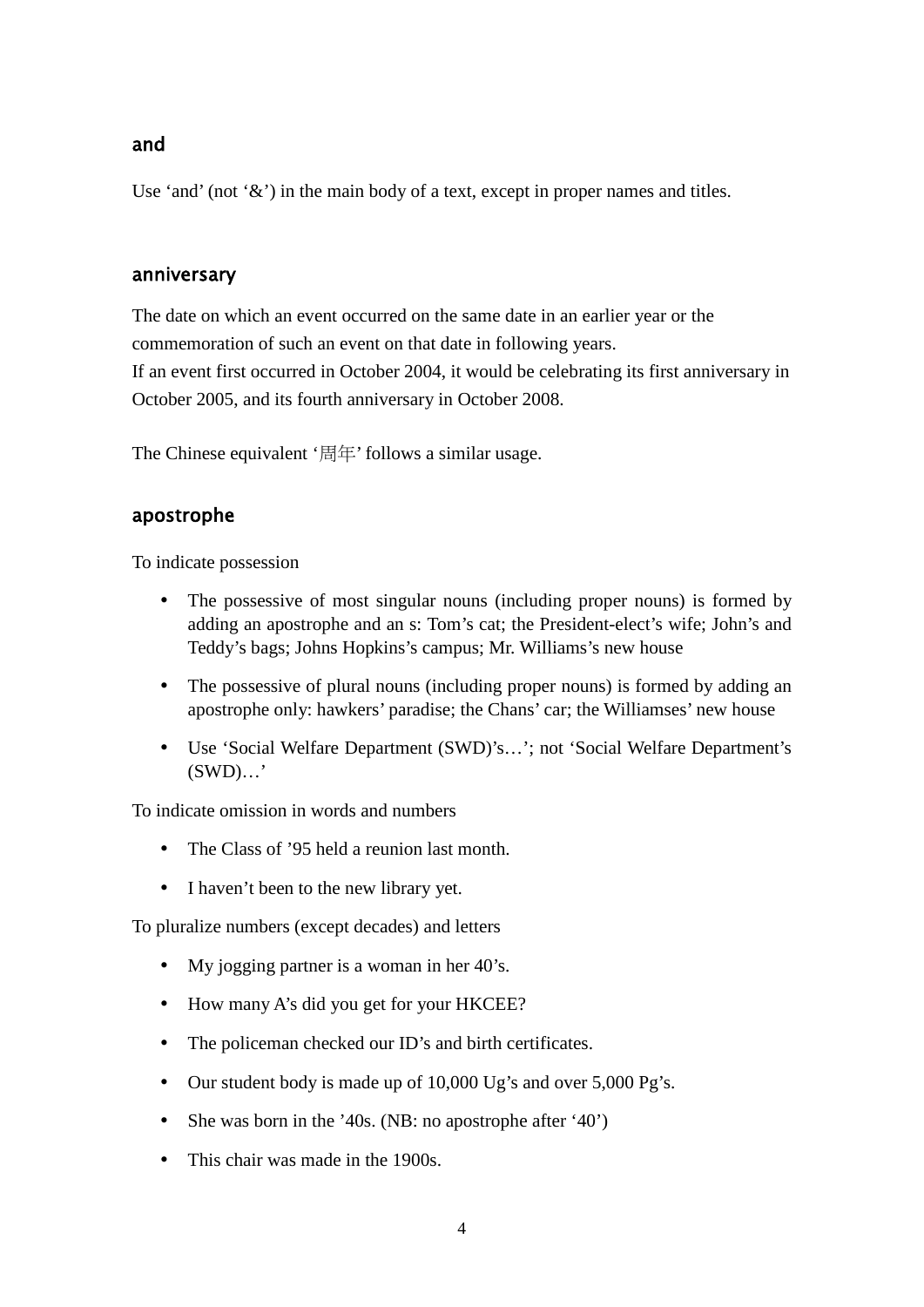### **Academic degrees always take an apostrophe s**

- Philip has a bachelor's degree in astrophysics.
- With a Master's in German, she is able to read Rilke in the original.

### art and artwork

The dimensions of a work of art should be listed in order of height, width, and (if applicable) depth, following the medium.

- Ink and colour on paper, 45 x 35 cm
- Ceramic,  $9 \times 10 \times 21$  cm

*Artwork* should always be one word (not art work) and singular. In plural, either '…works of art' or '…pieces of art'.

# B

# bullet points

- A bulleted list should not have fewer than three items
- Do not use upper case initial letters and ending punctuation for single words or short phrases in a list
- If the listed items comprise long clauses, long phrases or sentences written on separate lines, use upper case initial letters and a full stop after each bulleted item.

# $\mathsf{C}$

### capitalization (upper vs lower cases)

### *Upper cases*

Upper cases for names and academic titles

• Prof. Chan Tai-man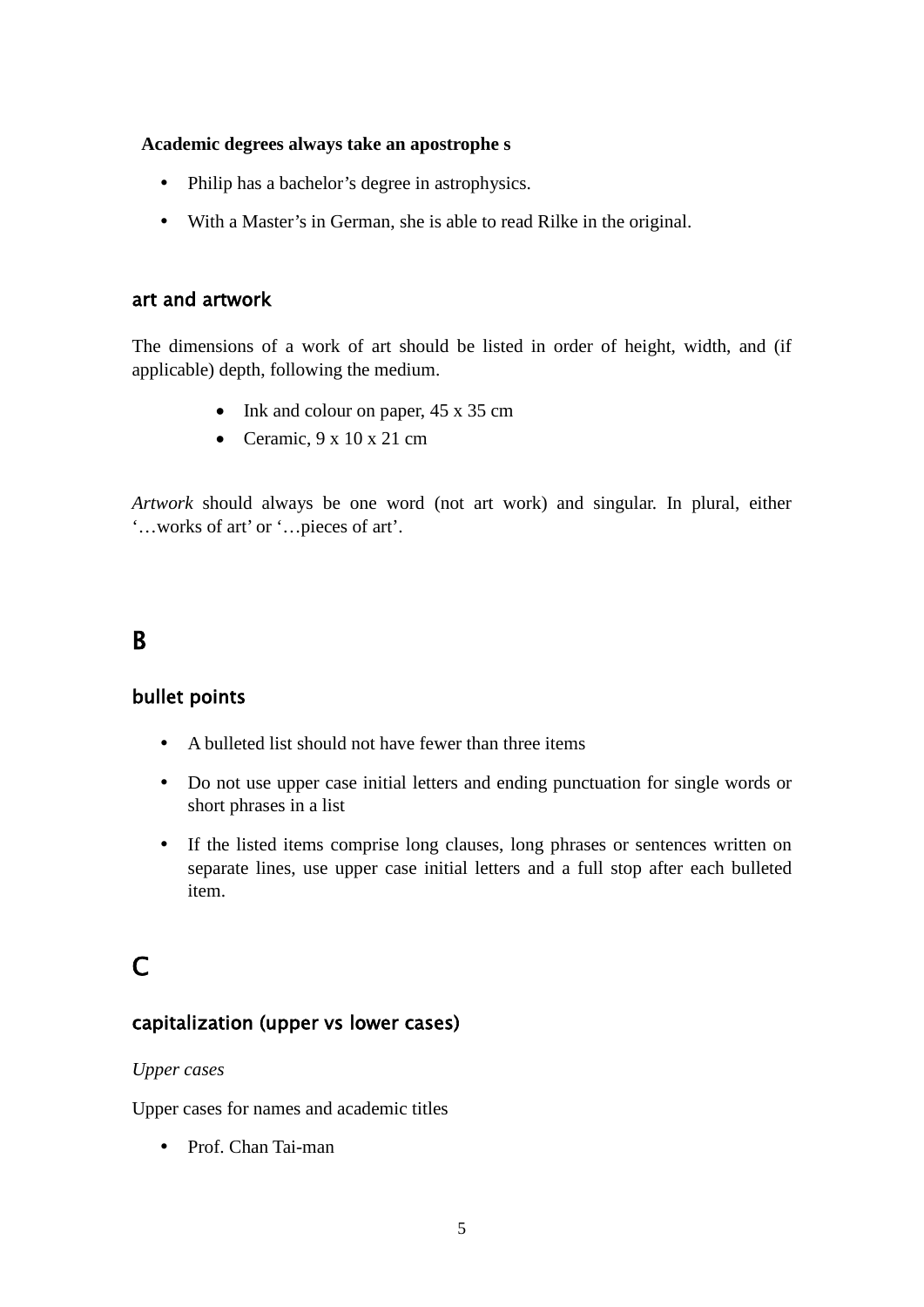- Samuel W. Morris University Professor
- Fellow, Croucher Foundation
- Academician, Chinese Academy of Sciences
- Pro-Vice-Chancellor (of CUHK)
- Vice-Chancellor (of CUHK)

Use 'Faculty' to refer to an academic unit (e.g., the Faculty of Arts) and to distinguish it from 'faculty' or 'faculty members', the teaching staff of CUHK

Upper cases for the most senior jobs

- Chief Executive of the HKSAR
- Senior civil servants such as Secretary for Food and Health; Minister of Health
- Diplomatic and political leaders such as Consul-General of Canada
- Director-General of the BBC

Upper cases for academic departments, Schools, Faculties and Colleges

- Department of Fine Arts
- Faculty of Arts
- School of Journalism and Communication
- Chung Chi College
- the constituent Colleges
- one of the new Colleges
- but lower case in 'CUHK's unique college system', 'students enjoy their college life'

### *Lower cases*

Lower cases for the following academic titles

- dean of the Faculty of Arts
- head of Chung Chi College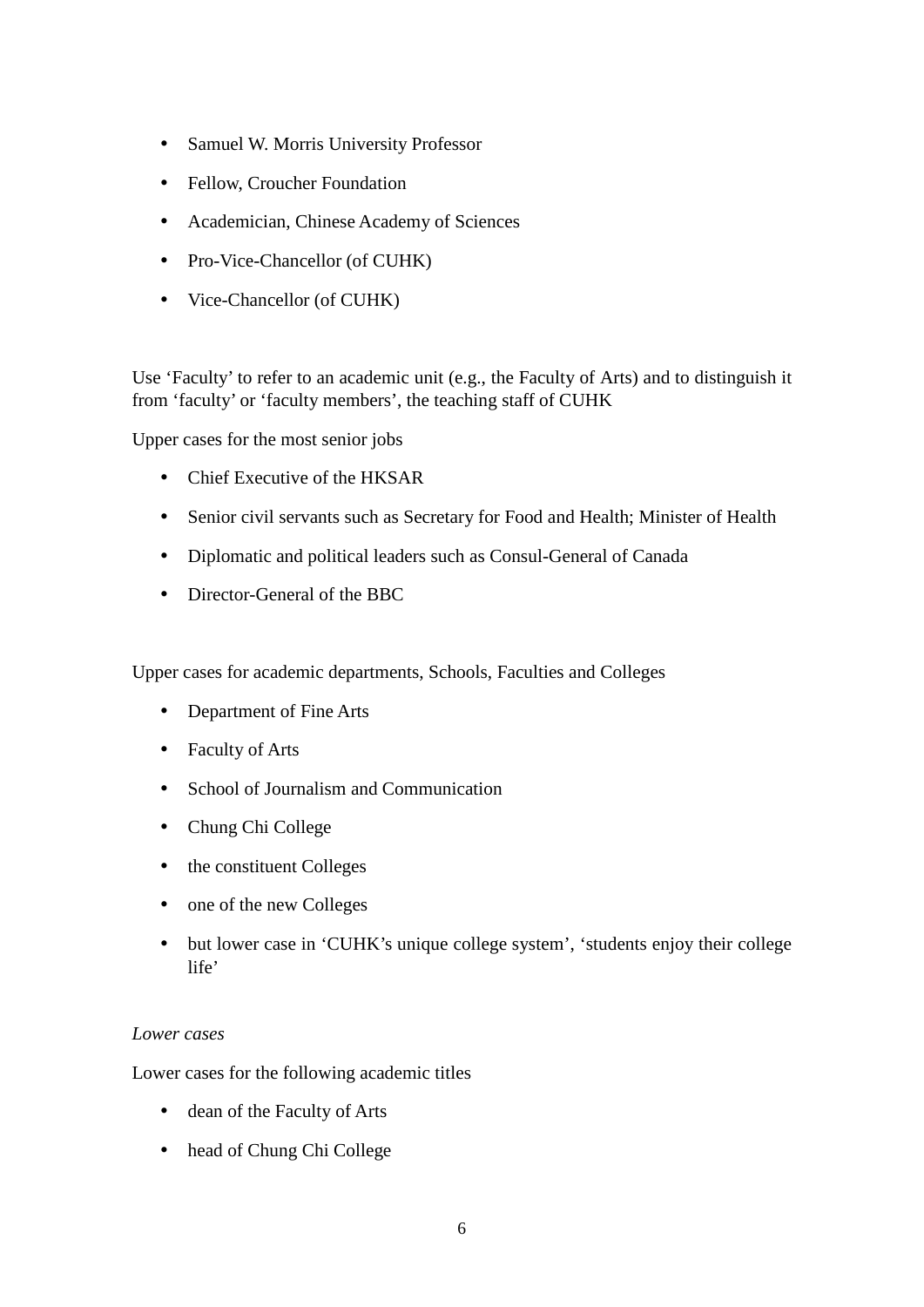- chairman of the Department of English
- director of the Institute of East Asian Studies
- member of the Econometric Society

Lower cases for academic subject titles and when referring to a general subject area

- John is studying for a physics degree / degree in physics.
- As part of a science degree you study the scientific theories of Western Europe.

Lower cases for generic degree, diploma and certificate unless when using the full title

- I know very few who have both a master's degree in computer science and a diploma in musical performance.
- He is enrolled in a programme leading to the Diploma in Chinese Studio Art.

Lower cases for chairman, director, managing director (of a company), and presidents and chairmen of societies and institutions

- chairman of Shun Hing Foundation
- president of the Law Society

### car park

Not carpark

### century

Express centuries in numerals and lower case, except for compound adjectives and adverbs.

- writers in 19th century France
- eighteenth-century art

# Chinese University of Hong Kong, The

When referring to The Chinese University of Hong Kong, use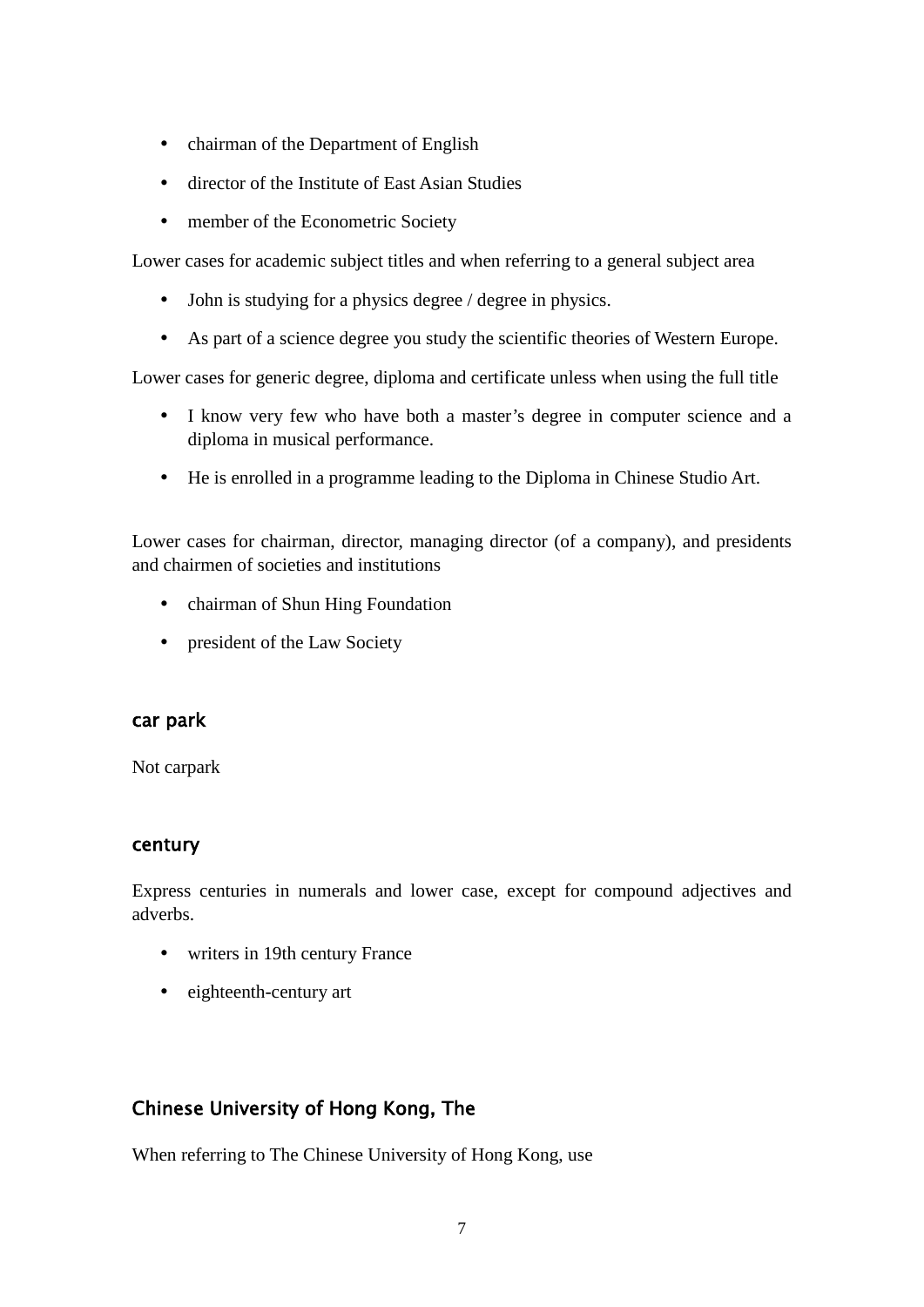- The Chinese University of Hong Kong
- The Chinese University ... (at the beginning of a sentence)
- ... the Chinese University ... (in the middle of a sentence)
- The University ... (at the beginning of a sentence)
- ... the University ... (in the middle of a sentence)
- CUHK
- Avoid using 'CU'

When referring to one or more members of CUHK, avoid using 'CUHKer' or 'CUHKers'.

# Chinese University of Hong Kong, Shenzhen, The

Use the shortform CUHK (SZ)

### comma

It is more common to leave the last comma out so that when listing a string of more than two items one should always write 'a, b and c' instead of 'a, b, and c'. However, a last comma in some situations would help dispel ambiguity.

• Dr. Lynch is appointed jointly by the departments of Theology, Philosophy, and Classics. (three departments)

A comma is used to introduce a direct speech or where the speaker is identified.

- The doctor said, 'The chance of contracting tuberculosis is, in developed countries, very slim.'
- Judge Reynolds summed up the decision of the appellate court, 'After listening to the arguments on both sides and carefully weighing the evidence before us, we've come to the following verdict…'

A colon may be used instead of a comma to introduce a quotation and often appears after expressions such as *thus* and *as follows*.

• Richard Dawkins once described the distinguished mathematical physicist Freeman Dyson: 'one of the most adventurous thinkers in all of science, not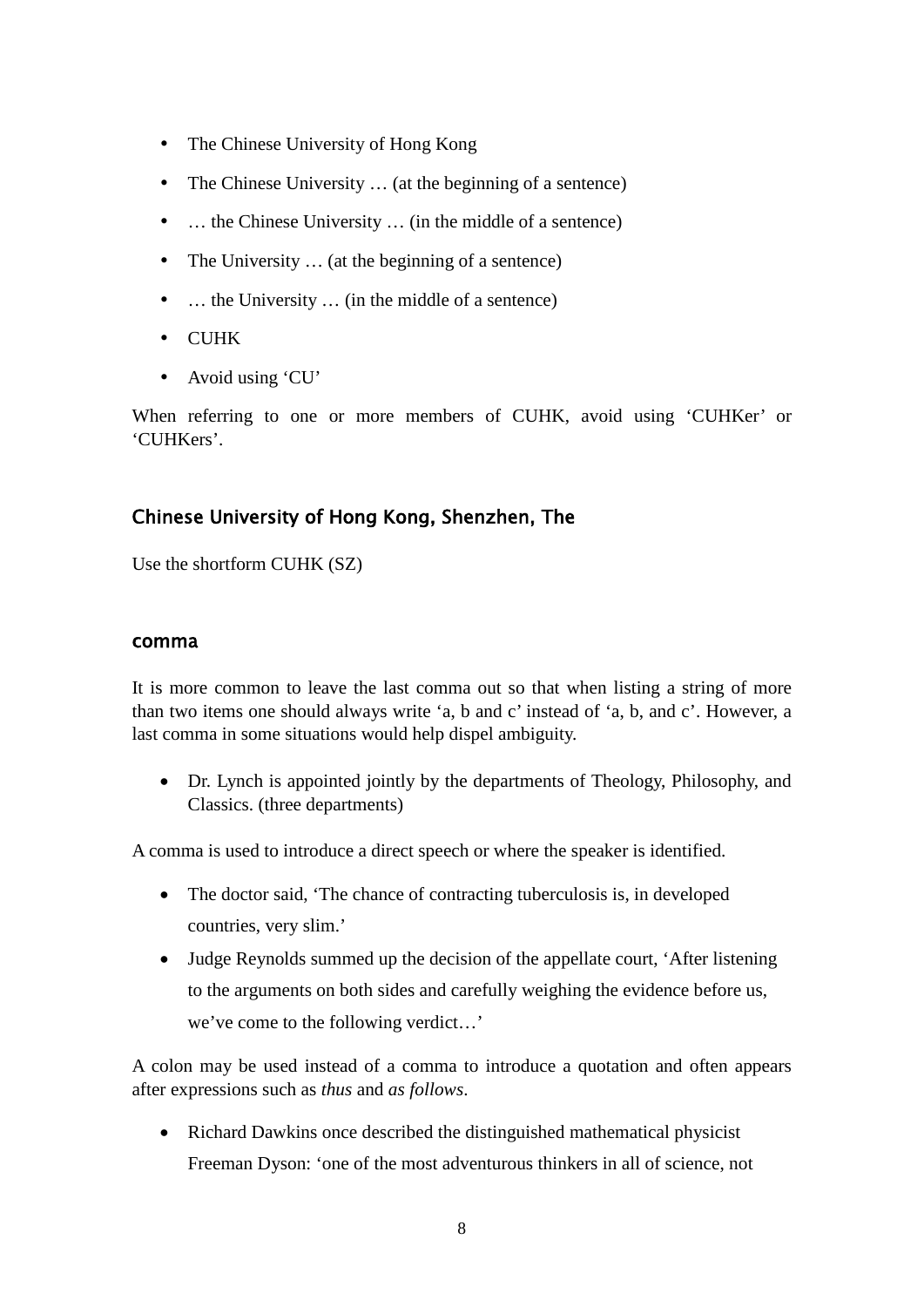afraid to throw his mind far into the distant future, somewhat in the manner of science fiction but exceptionally well-informed science fiction.'

- President Obama thus begins his 2009 inaugural speech to the nation: 'I stand here today humbled by the task before us, grateful for the trust you have bestowed, mindful of the sacrifices borne by our ancestors.'
- In one of his weekly *Time* essays, Joel Stein writes: 'Expressing socially acceptable views is becoming more socially acceptable.'

### consist, compose, comprise

In the sense of 'contain' or 'made up of', these words should be carefully distinguished in their usage:

- A molecule of water consists of two hydrogen atoms and one oxygen atom.
- A molecule of water is composed of two hydrogen atoms and one oxygen atom.
- A molecule of water comprises two hydrogen atoms and oxygen atoms.

## COVID-19

- Use 'COVID-19' when referring to the disease
- Use 'SARS-CoV-2' when referring to the virus

### currency

A dollar value referred to in the text is assumed to be in Hong Kong Dollars unless otherwise stated.

 $\bullet$  \$10,000 (=HK\$10,000)

When expressing in million or billion

• \$10 million (not \$10m; not \$10 millions)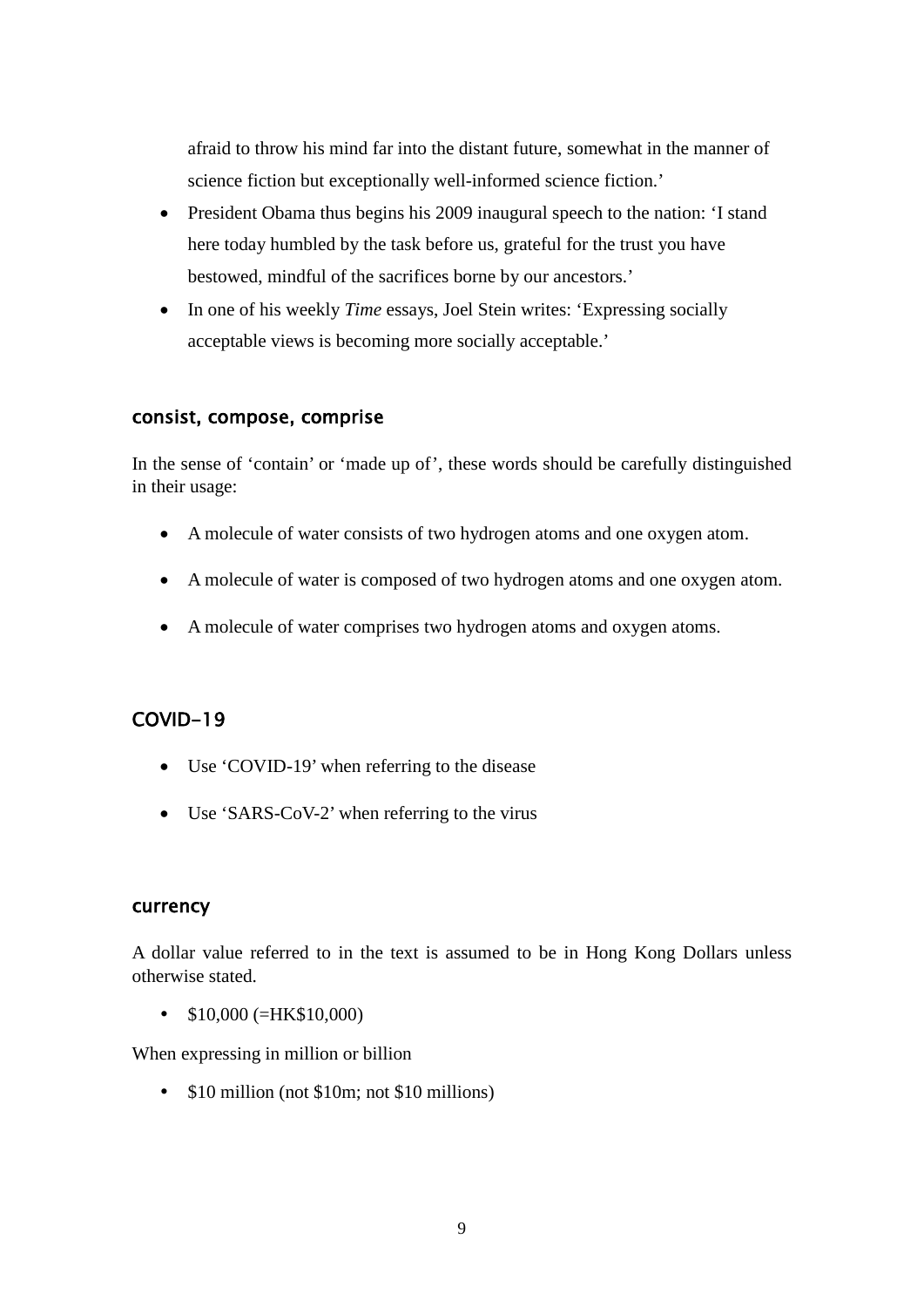# D

## dates

Day/Month/Year (No punctuation and abbreviation)

- 12 February 2008
- Monday, 12 February 2008
- Not '12 February 2008 (Monday)'

## decade

A decade is a period of 10 years. It starts in the first year of the period and so, strictly speaking, the first decade of the twenty-first century is 2001—2010, the second decade is 2011—2020, and so on.

### degrees

No full stops and spaces

- BA, MA, PhD, Hon DSocSc
- MB ChB (space in between)

### dialogue, duologue

The word *duologue* is less common than *dialogue* and refers to a conversation or dramatic exchange between two persons only, whereas *dialogue* is sometimes used for conversations which have more than two speaking parts.

# $\overline{a}$ E

### e-

'e-' indicates electronic forms of communication or activities

- e-mail
- e-newsletter
- e-learning
- e-commerce

Avoid beginning a sentence with the above words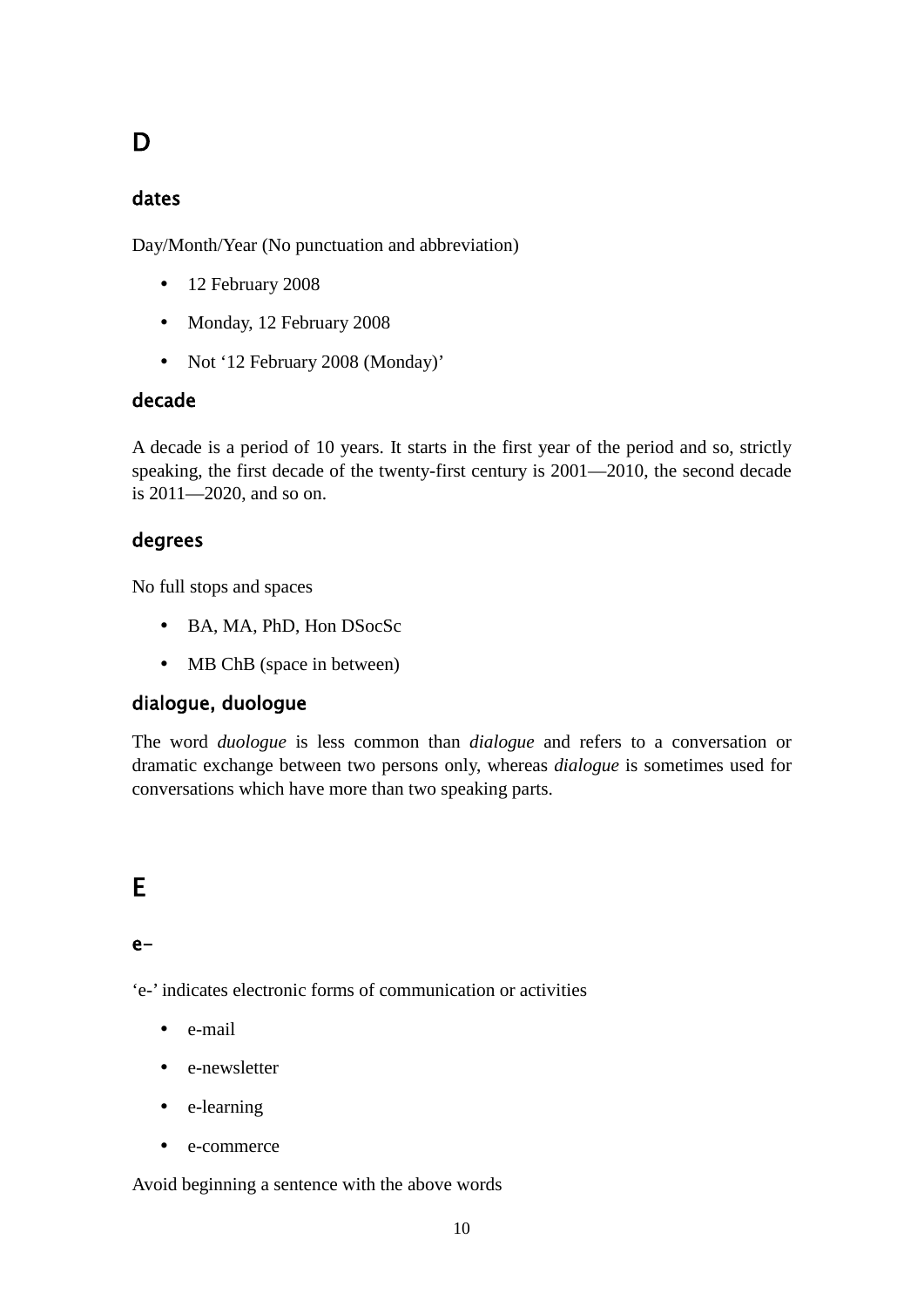# ellipsis

… (three dots, not two, with a space before and after)

 The tribunal heard three more witnesses … and deferred its decision to the next day.

# enquiry, inquiry

Enquiry: asking questions and seeking information

Inquiry: investigation

# ethnic and racial identity

Only reference someone's ethnic or racial background when it is contextually appropriate. Avoid equating linguistic or ethnic groups with particular religious beliefs. For instance, not all Muslims are Arabs or Turkish. Whenever possible, express the spelling and cultural nuances of an individual's given and family names accurately.

Aboriginal and Indigenous should always be capitalized. Where possible, aim to use a person's preference. This could be a specific community or language group: a Hakka woman, a Tibetan elder. Do not use abbreviations or slang terms that are likely to offend ethnic groups. Where it is editorially relevant, specify a person's ethnicity

- Ugandan Asian (not hyphenated)
- a person of Sudanese descent

# F

# facilitate (v.)

The object of this transitive verb should always be a noun or noun phrase. For example,

A gently sloping pathway facilitates ingress and egress of the handicapped.

It is commonly believed that warm milk would facilitate one's falling asleep.

Avoid, for example,

The stewards were hired to facilitate the audience to find their seats.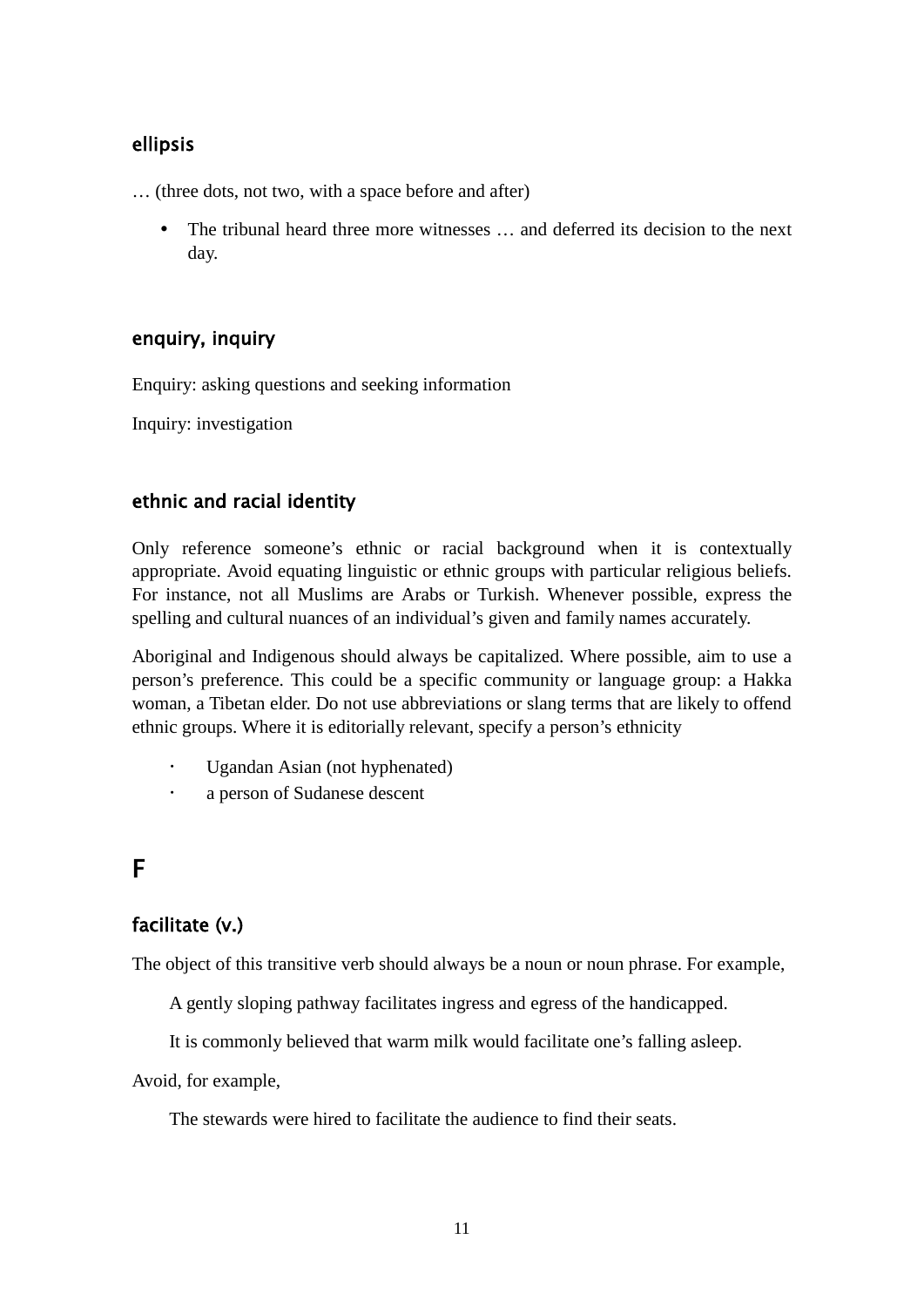# following

Avoid 'the followings'.

# G

# Gender-neutral language

Avoid gendered expressions that may be patronizing or demeaning

- Students should seek assistance from the staff (not 'lady staff') in office.
- Busy CEOs must find time for their spouses (not 'wives'').

Avoid sex role stereotyping

- manmade ('artificial', 'synthetic' preferred)
- craftsman ('artisan' preferred)
- bellboy ('bellhop' preferred)
- businessman ('business executive', 'manager' preferred)
- chairman ('chair', 'chairperson', 'convener', 'coordinator' preferred, except where the term is defined or stipulated in statutes, regulations, etc.)
- fireman ('firefighter' preferred)
- freshman ('first-year student', 'fresher' preferred)
- air hostess ('flight attendant' preferred)
- mankind ('humanity', 'people', 'human beings', 'humankind' preferred)
- doorman ('security guard' preferred)
- spokesman ('spokesperson' preferred)
- staff and their wives ('staff and their partners' preferred)
- mailman or postman ('mail/letter carrier' preferred)
- anchorman ('news anchor', 'newscaster' preferred)
- policeman ('police officer' preferred)
- workmanship ('quality of work' preferred)
- newsman ('reporter', 'correspondent' preferred)
- manpower ('workers', 'workforce', 'staffing' preferred)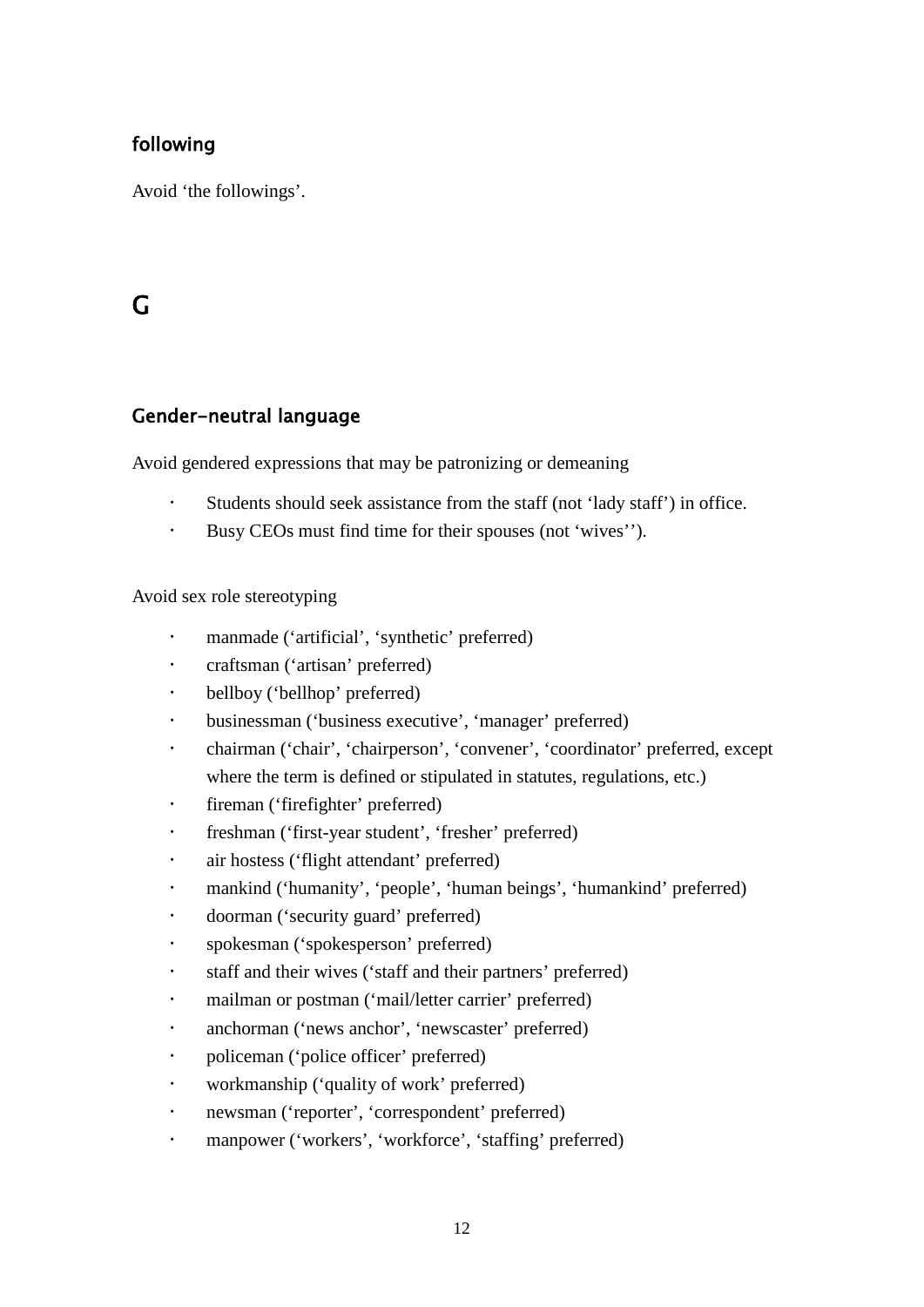Titles of address

Use first name, neutral role description, academic title or no title. Where titles are appropriate, use parallel titles such as

- Ms. to parallel Mr. (except where the woman prefers Miss or Mrs.)
- Dear Sir/Madam, Dear Madam or Sir (not Dear Sir)
- John and Jane Smith (not John Smith and his wife)

Use 'he', 'his', 'him', 'himself' only when referring specifically to males. Refer to 'pronouns (gender-neutral)' on P. 22 for details.

When using word-pairs repeatedly, vary the word orders to avoid dominant word hierarchies. Consider using both

- 'Men and women' and 'women and men'
- 'Old and young' and 'young and old'

## graduands, graduates

A graduand is someone who is to be awarded a degree. A graduate is someone who has been awarded and holds a degree.

# H

## health care (n.)

## healthcare (adj.)

## Hongkonger, Hongkongers

The above are the preferred forms even though 'Hong Kongers' and 'Hong-Kongers' are sometimes seen in international publications.

Avoid 'Hongkongese'.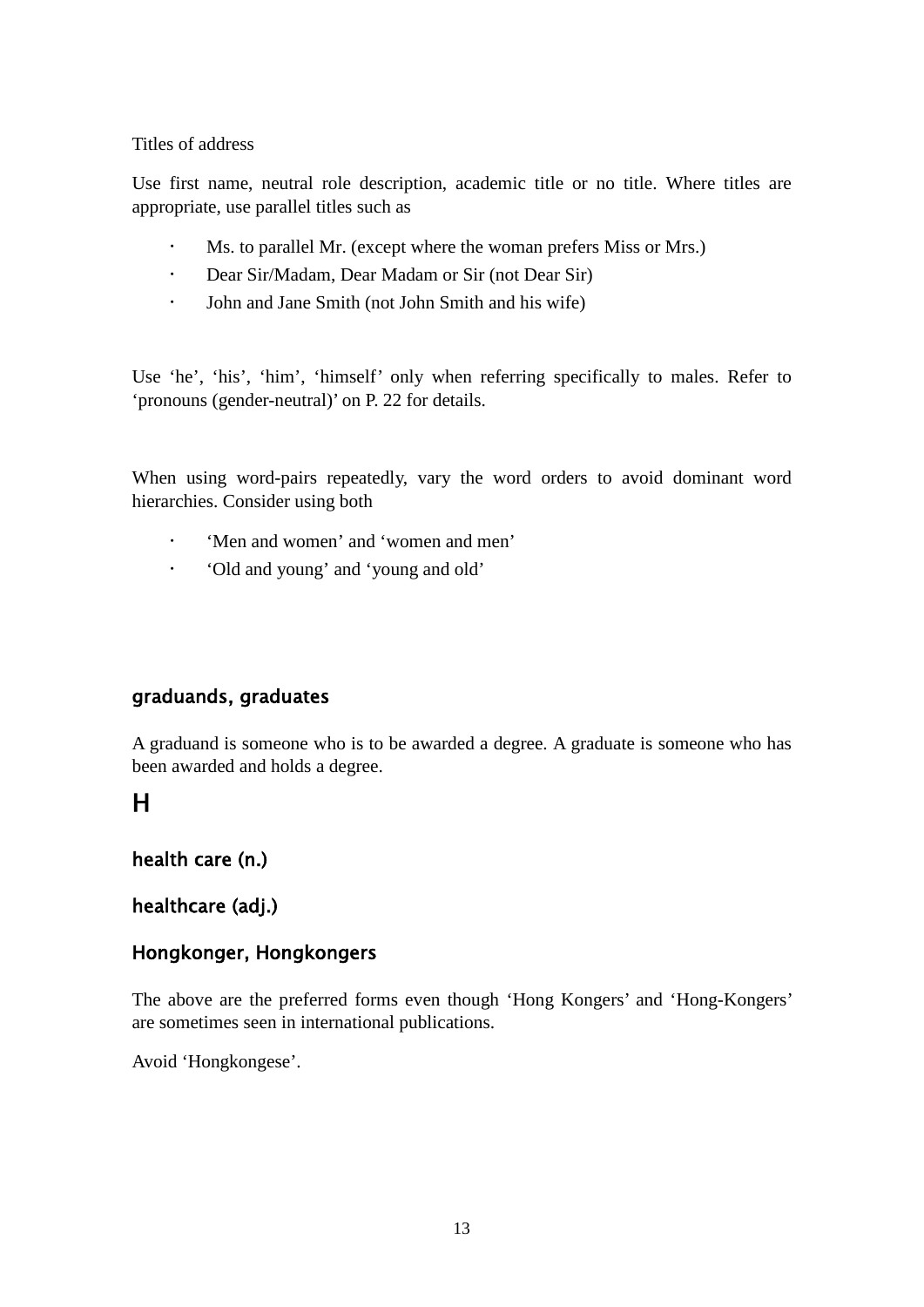# hyphen

Do not use hyphens after adverbs ending in -ly

- a poorly performed act
- a scientifically proven theory

Use hyphens for short and common adverbs

- a well-taken point
- a much-admired speech

Note the following distinctions between hyphens, en-dashes and em-dashes

- Use a hyphen as in 'a high-level committee', 'his father-in-law'
- Use an en-dash as in '… accounts for 20–25% …', 'the school year 2007–08', 'the 2005–08 triennium'
- Use an em-dash as in 'The triennium—which means a period of three years—is almost over.'
- Use a hyphen to join the two parts of a double-barreled name: Lloyd-Jones (an individual with a double-barreled surname)
- Use an en-dash to join the two names of a partnership: Lloyd–Jones (a partnership between Lloyd and Jones); or between names of joint authors/creators/performers: Lennon–McCartney compositions, Superman–Batman crossover comics
- Use an en-dash in: the Yang–Mill theory, the Calabi–Yau manifold (NB: some American books use the hyphen in such cases)
- Use an en-dash to join coordinate and contrasting pairs: the Brussels–Paris route, a current–voltage graph, the height–depth ratio

'Vice-Chancellor' and 'Pro-Vice-Chancellor' (of CUHK) should be hyphenated

Use hyphen in words such as

- hands-on (not hands on)
- in-house (not in house)
- state-of-the-art (not state of the art)
- two-thirds (not two thirds)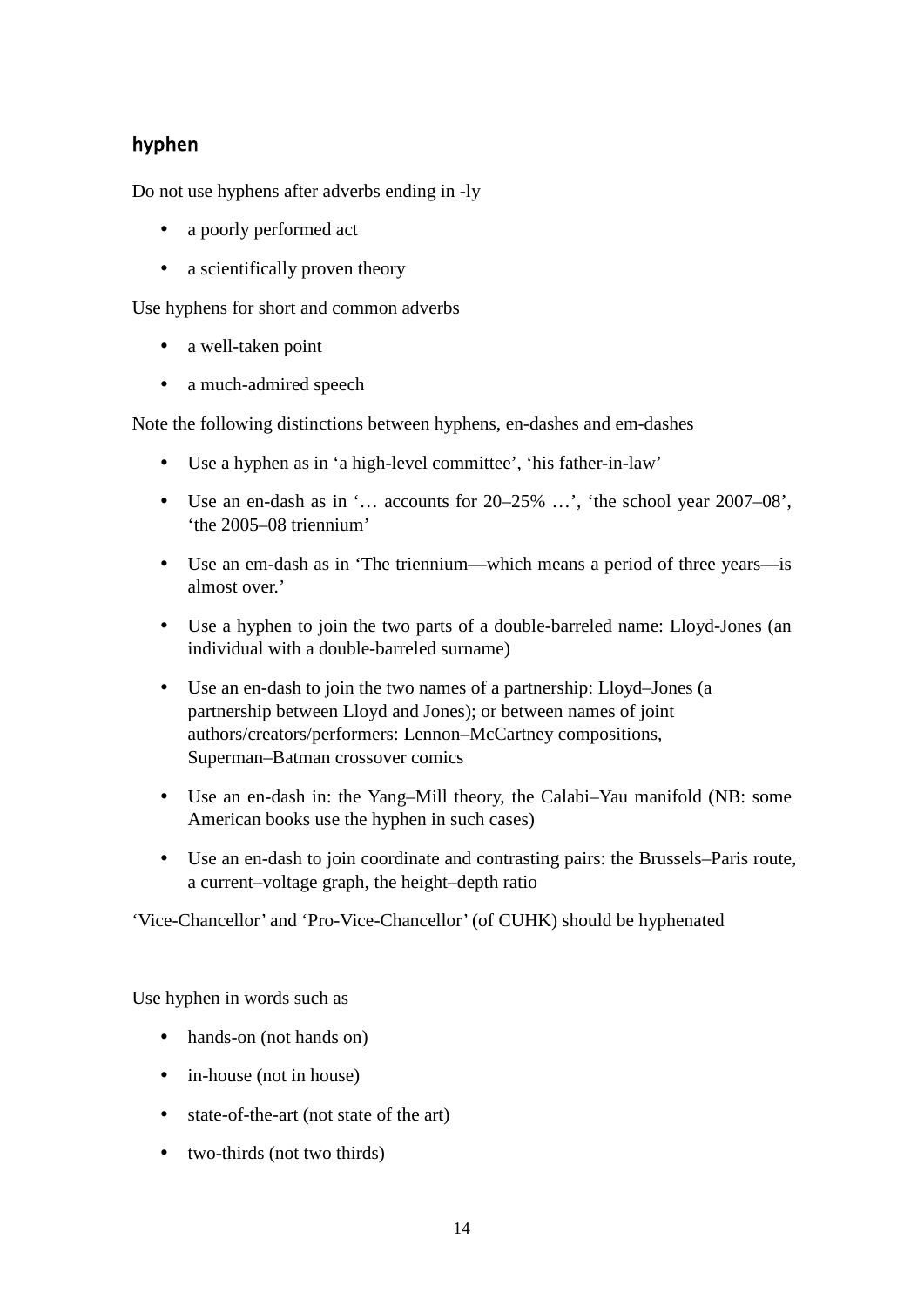No hyphen in words such as

- cooperate (not co-operate)
- coordinate (not co-ordinate)
- manmade (not man-made)
- multidisciplinary (not multi-disciplinary)
- multimedia (not multi-media)
- prerequisite (not pre-requisite)
- online (not on-line)
- $\bullet$  reuse (not re-use)
- startup (not start-up)
- worldwide (not world-wide)

# I

# italic

Italicize the titles of

 books, plays, films, works of art, pieces of music, TV and radio programmes, magazines, newspapers, and periodicals

Italicize foreign words and phrases not normally in use

- *Cha chaan tangs* are cheap local eats serving fast food.
- She ordered a *nasi ayam* at the Indonesian restaurant.
- This film director is known for his creative *mise-en-scène*.
- Italicize *honoris causa*
- Do not italicize: vice versa, ad hoc, in situ, feng shui, tai chi

Do not italicize foreign proper nouns and common parlance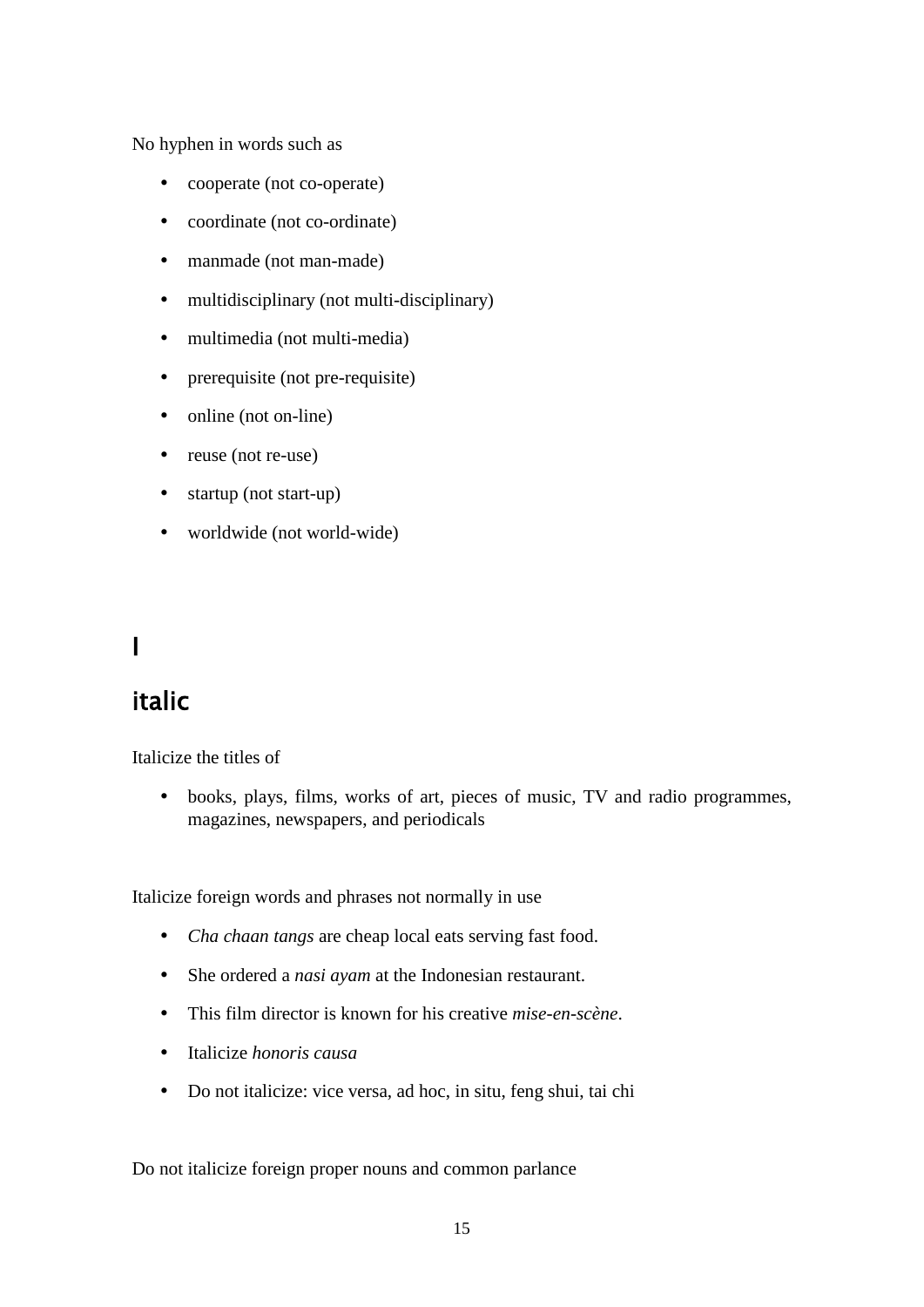- He dislikes that café for its bourgeois décor.
- They are learning French at the Alliance Française.
- There was a coup d'état in this town five years ago.

Do not italicize lecture and conference titles.

Italicize and parenthesize scientific names. Upper case for the first name (the genus) and lower case for the second (the species)

- flame tree (*Delonix regia*)
- jacaranda (*Jacaranda acutifolia*)

# L

# lunch, luncheon

- lunch is a meal served in the middle of the day
- luncheon is a *formal* meal served in the middle of the day

# M

# mainland

'mainland China' (not 'Mainland China' except at the beginning of a sentence)

'on the mainland' (not 'in the mainland')

## mimic

- to mimic
- he mimics...
- he is mimicking...
- he is mimicked by...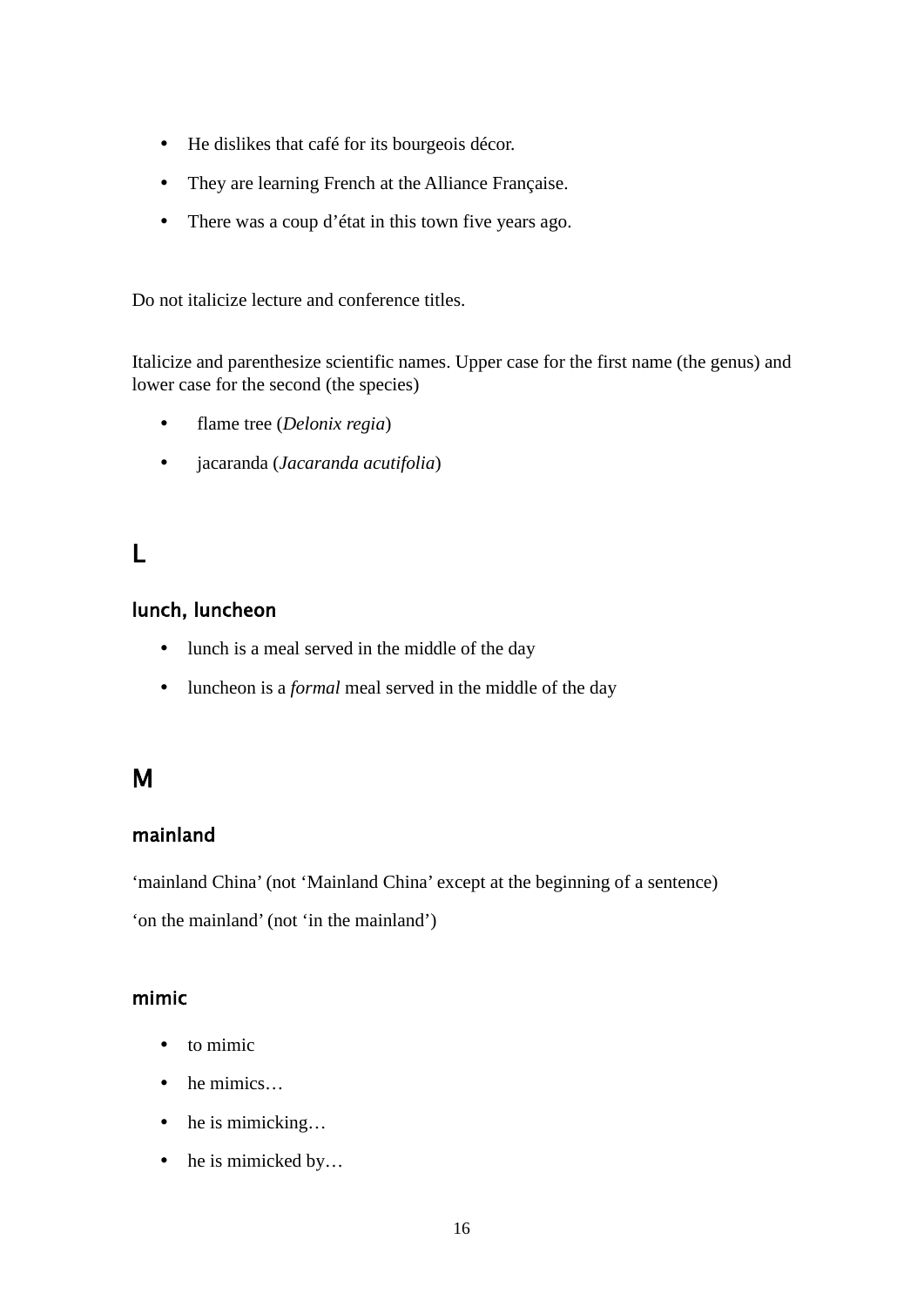### minuscule

It means small or in lower case.

'miniscule' is a misspelling.

### Ms, Miss

'Ms' for married women who do not use their husband's name

'Miss' for unmarried women

# N

### names

*English and romanized Cantonese names*

- Dr. Peter T.M. Chan
- Prof. Chan Tai-man
- Dr. T.M. Chan
- Prof. Peter Chan
- Mr. Chan Tai-man Peter

Depending on context, one may consider all caps for Chinese family names to avoid confusion to western eyes

• Mr. LEE Woo Sing

*Romanized Putonghua names* (do not hyphenate)

- Prof. Chen Hong
- President Chen Hongyu

*Japanese names*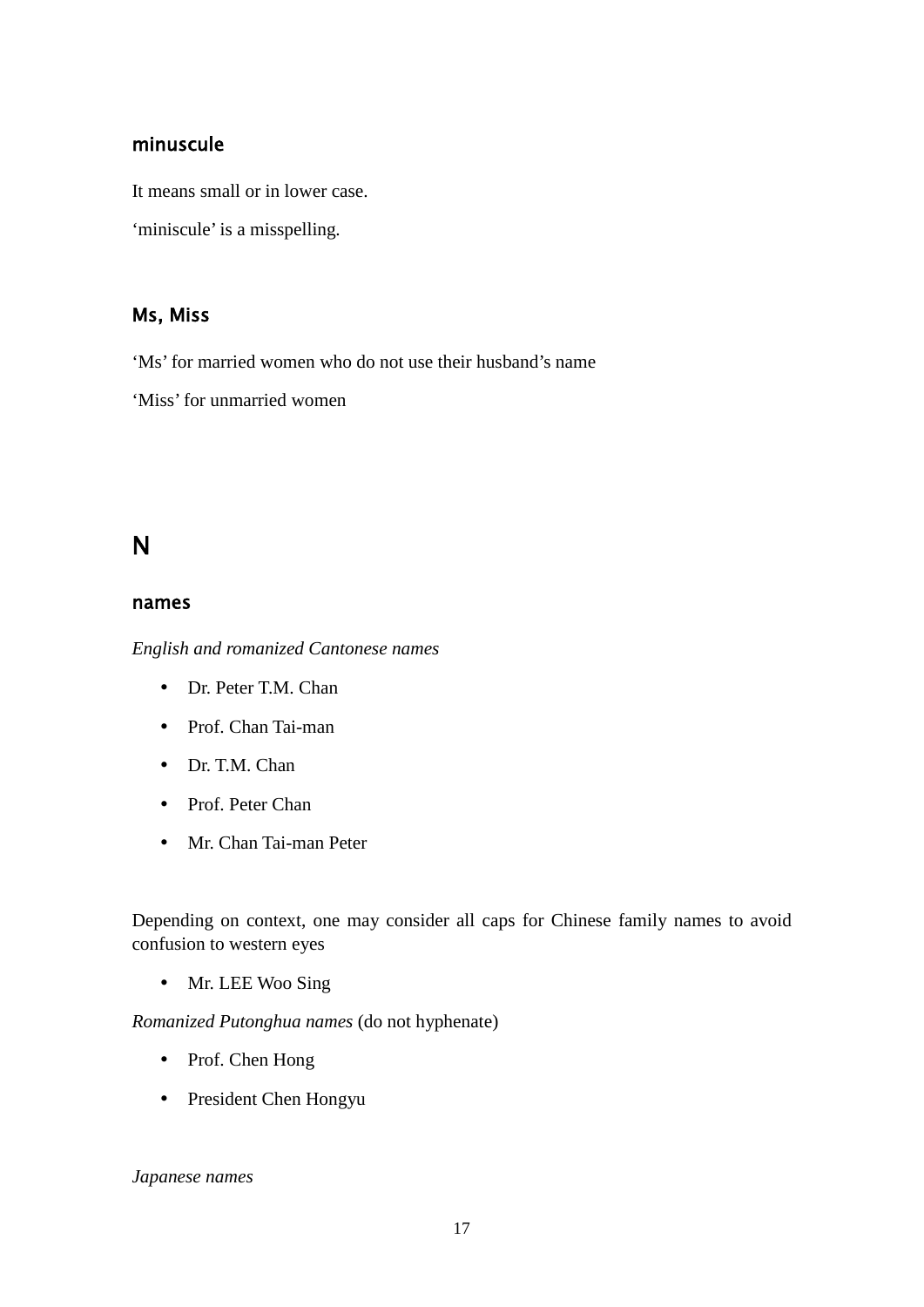Use the Western order of given name + family name for the Western alphabets, and the Japanese order family name+ given name for Japanese characters

- Junichiro Koizumi (小泉 純一郎)
- Akira Kurosawa (黑澤明)

When listing names, list by alphabetical order except if order by seniority is relevant to the context.

### numbers

Use words for one to nine, numerals for 10 upwards, percentages and money

• In class, the 24 students were divided into four groups.

### Exceptions:

- Numerals for numbers appearing in a table
- Numerals for numbers listed for statistical comparisons, e.g., 'CUHK faculty members include 2 Nobel laureates, 1 Fields Medalist, 11 Awardees of the Croucher Foundation Senior Research Fellowship, …'

Spell out if at the beginning of a sentence

Twenty years ago, they met in school.

Spell out very large numbers so they are more easily recognizable

- One million (not  $1,000,000$ )
- $1.5$  million (not  $1,500,000$ )

Numbers indicating sequence follow the guideline for other numbers

- First, fourth, eighth, ninth
- $10^{th}$ ,  $21^{st}$ ,  $53^{rd}$ ,  $100th$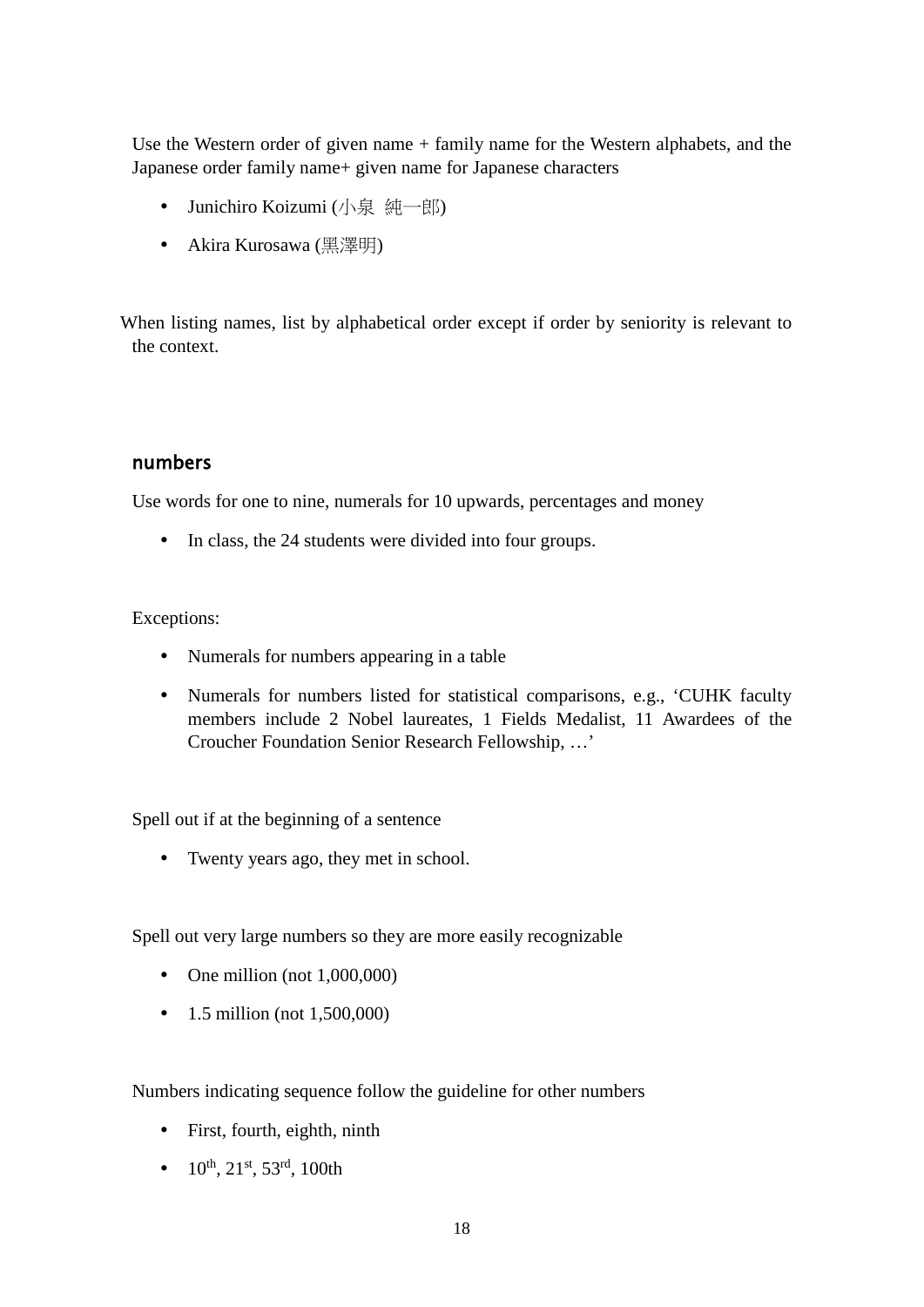*dozen*, *hundred*, *thousand*, *million*, *billion*, etc., are singular:

- two dozen scholarships are offered
- three hundred mainland students
- Five million dollars were raised at the concert.

unless they refer to indefinite quantities:

- Hundreds were injured in the blast.
- The nearest star is millions of light-years away.

# P

### percentage

Use '%', except when the number is written out in full

- $\cdot$  50% (not fifty %)
- one per cent (not percent)
- a percentage of our earnings

### photo captions

- may be a word or more, a complete or incomplete sentence, or several sentences
- no period required for the complete or incomplete sentence, or the last sentence in a caption
- the sentence in a caption should always be in the present tense
- locators (*above*, *below*, *top*, *bottom*, *left*, *right*, *clockwise*) in italic

## physical and/or intellectual ability

Use language inclusive of people with disabilities and medical conditions. People with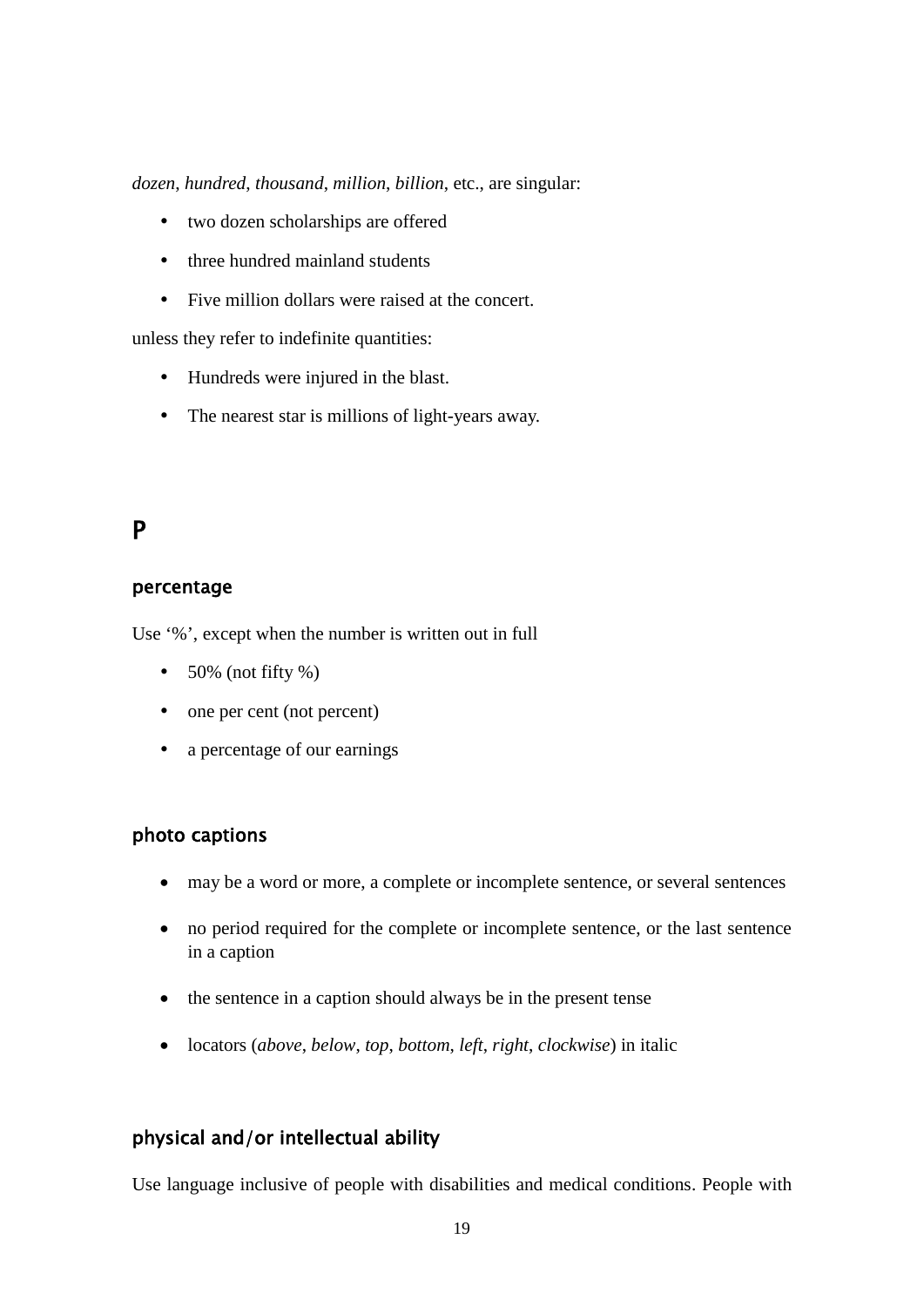disabilities don't want to be pitied, feared, ignored, or seen as heroic or special. If possible, find out how the individual refers to his or her disability. Avoid terms that stigmatize or define people solely in terms of their disabilities. Avoid using

- 'disabled toilet' ('accessible toilets' preferred)
- 'the mentally ill' ('people with a mental illness/psychiatric disorder' preferred)
- 'the blind' or 'the visually impaired' ('people with a vision impairment' preferred)
- 'the retarded' ('people with an intellectual disability' preferred)
- 'addicts' ('people with addiction' preferred)
- 'autistic people' ('people with autism' preferred)
- 'the disabled', 'a disabled person' or 'cripple' ('a person with a disability' preferred)

### plurals

Note the following plural forms

- $\bullet$  curriculum curricula
- $\bullet$  focus foci (not focuses)
- forum forums (not fora)
- $\bullet$  formula formulae (not formulae)
- $\bullet$  gymnasium gymnasia
- radius radii
- stratum strata
- syllabus syllabuses (not syllabi)
- symposium symposia

Note that a singular subject does not become plural even if other nouns are connected to it by 'with', 'as well as', 'in addition to', etc.

• What he said as well as how he said it was detestable.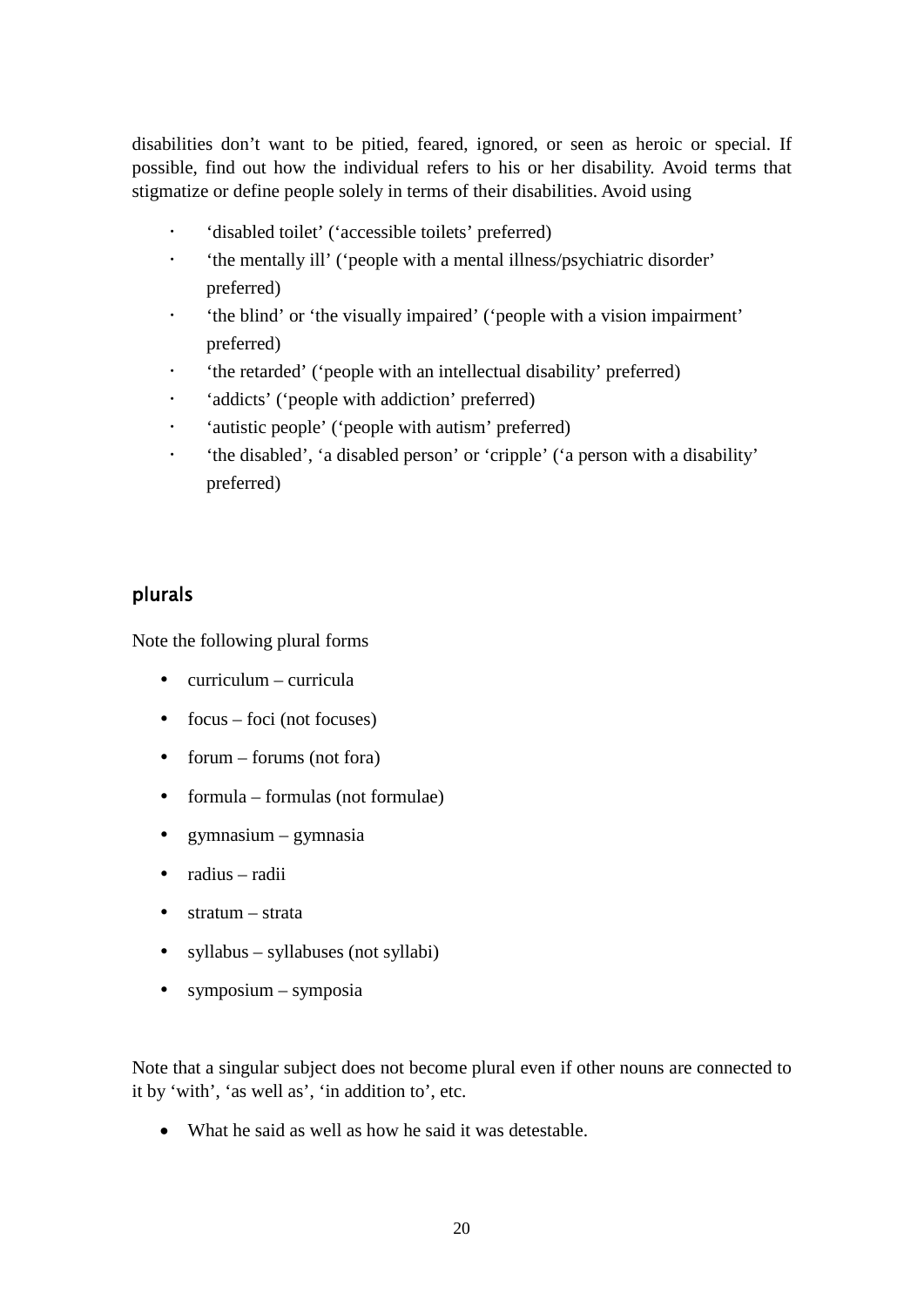### *detail*

No 's' in 'in detail' or 'go into detail'

### *talent*

It takes an 's' if it refers to a person's special skill or natural gift. It does not if it refers to people with such skill or gift.

- The competition has attracted talent from all over the world.
- The finalists flaunted their talents in a show televised to the nation.

### *offspring*

It is already a plural noun and does not take an 's'.

### *software*

Software is an uncountable noun and does not take an 's'.

### *grounds, commons, bounds*

When referring to a place or territory, these words must end in 's'.

#### *compound nouns*

The plural inflection does not necessarily occur in the last word of a compound noun.

### sons-in-law

- ladies-in-waiting
- masters of ceremony
- deans of students

## postgraduate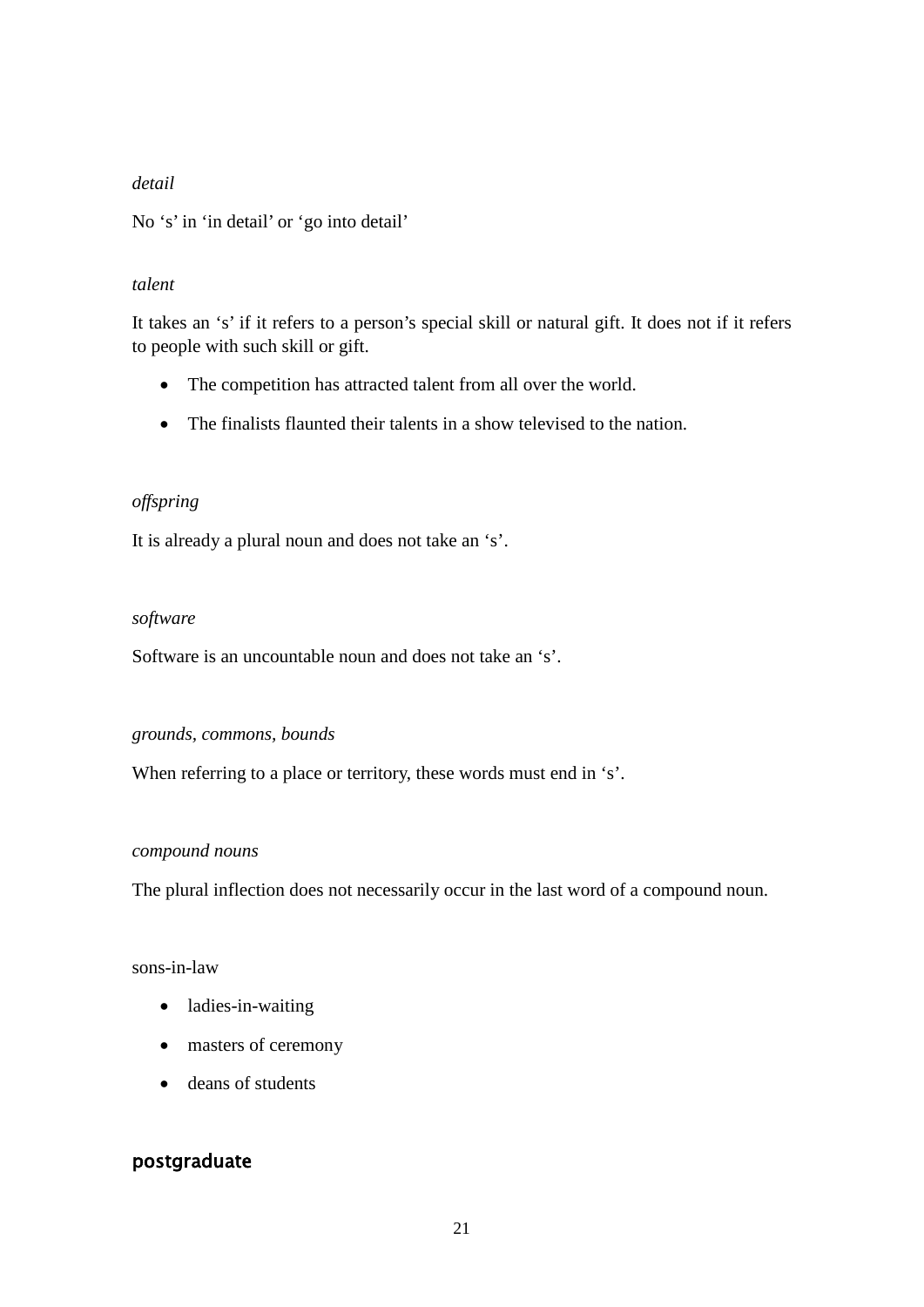- to qualify degree or programme of studies leading to a master's degree or above
- not 'graduate'
- short-form 'Pg'

#### programme

Not program (except 'computer program')

### pronouns (gender-neutral)

A gender-neutral pronoun is one that refers to an antecedent the gender of which is not specified.

- *It* is the pronoun for *baby* and *child* as long as the gender of the young one concerned cannot be determined.
- *One* is also a gender-neutral pronoun. Its genitive form is *one's* and its reflexive is *oneself.*
- Gender neutrality is also achieved by using *he or she* as in: The ideal candidate is a fresh graduate. *He or she* must demonstrate a willingness to learn.

Other acceptable variants are *him or her*, *his or her* and *himself or herself*. These must, however, be used sparingly.

- Some writers use a pronoun in the third person plural (*they*, *them*, and then the highly irregular *themself*). Such usage is time-honoured and appears in the Shakespeare canon, but it nevertheless creates an agreement problem with the verb to follow and causes confusion, and therefore should be avoided.
- Some writers prefer to use *he* and *she* alternately when the antecedent is generic and of unspecified gender. This creates confusion as the reader may be misled to think that more than one individual is being involved.
- The forms *s/he*, *he/she*, *his/her* and *him/herself* are artificial and should be avoided.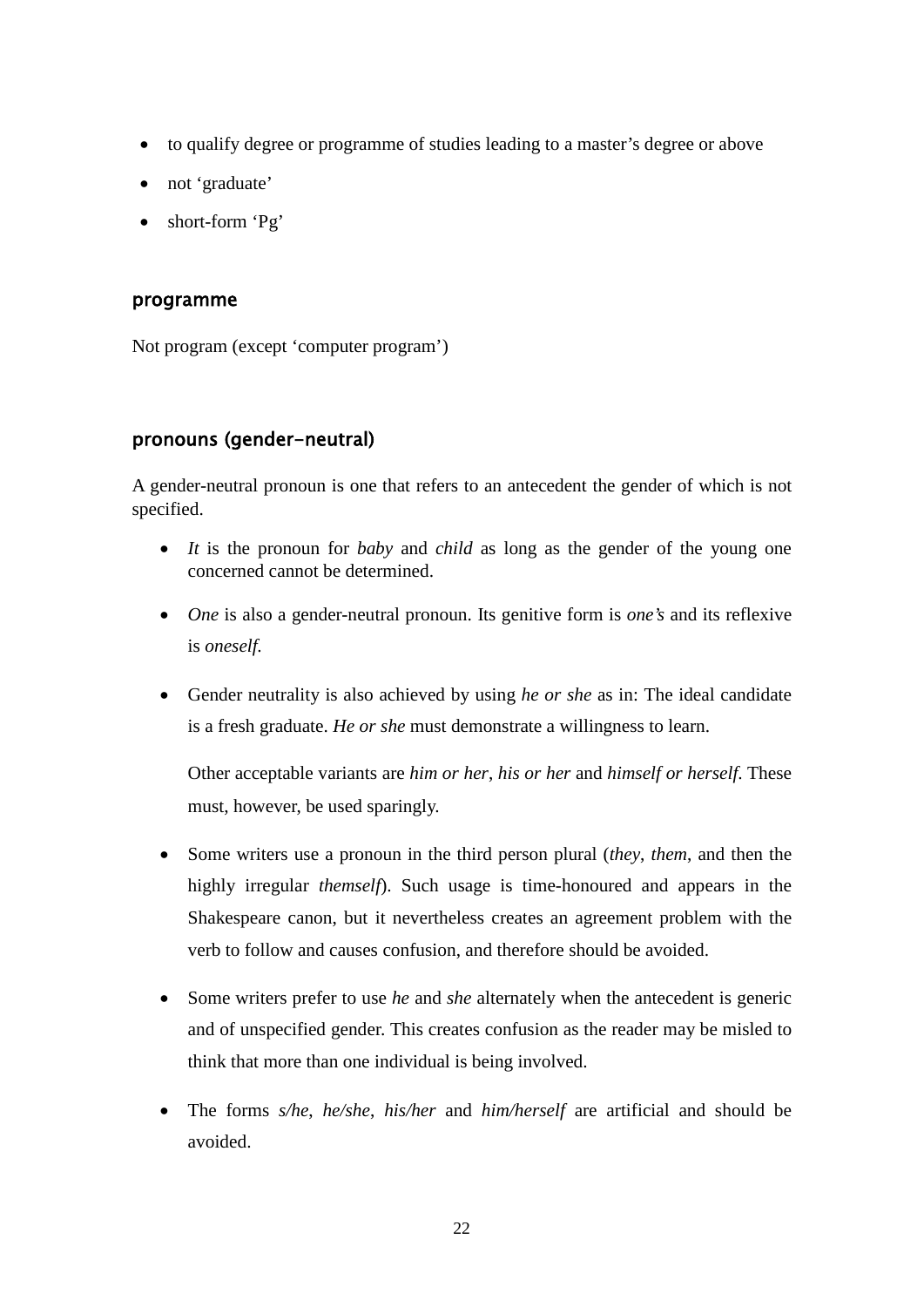# Q

### quotation marks

Always use single quotation marks (' … ') for a quote or a quoted speech, except for a quote within a quote (in which case, use the double quotations marks).

- For centuries, the ancient Greek aphorism 'know thyself' has been a motto for many philosophers.
- The professor said, 'The study of philosophy is a quest for understanding of both ourselves and the world around us.'
- The professor said, 'The study of philosophy is a quest for understanding of both ourselves, encapsulated in the ancient Greek aphorism "know thyself", and the world around us.'

The general rule is that periods and commas should be placed inside the closing quotation mark, regardless of whether they are part of the quote or not.

- The principal was heard to have said, 'The board has approved the extra funding in the next school year.'
- When John F. Kennedy said, 'Ask what you can do for your country,' he's appealing for greater civic participation of the American people.

If the quote is a term, a short phrase or saying with no introductory punctuation, the period or comma should be placed outside the closing quotation mark.

- Civilians killed in the cross-fires between warring factions are considered 'collateral damage'.
- With the saying 'If there is a will there is a way', the guest of honour began his keynote speech to the congregation.'

# R

### respective

The nouns following and qualified by *respective* take plural forms.

 All Department Chairmen / School Directors / Unit Heads should ensure that effective safety measures have been taken within their respective Departments / Schools / Units.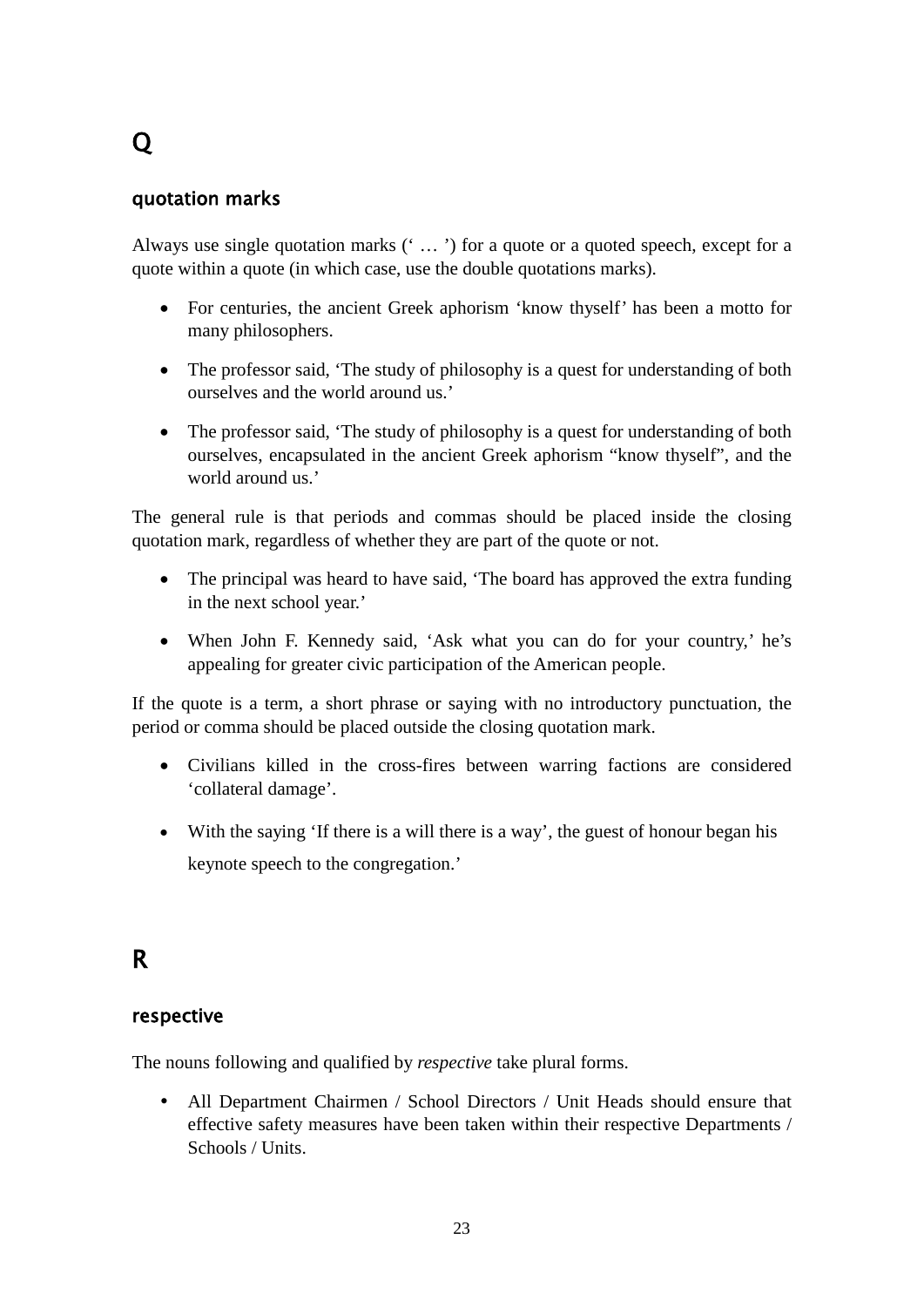### respectively

A comma is recommended before *respectively*.

 New Asia College, Chung Chi College and United College were founded in 1949, 1951 and 1956, respectively.

# S

## sic

Always in italics and between parentheses, *sic* is used to confirm the accuracy of a quote, denote a factual mistake, or to call attention to the unconventional use of a word or phrase.

- The mayor was heard to have said, 'Italian immigrants have done an artful (*sic*) lot for this city.'
- The Norman Conquest took place in 1072 (*sic*).
- The master's cruelty is very palatable (*sic*) to the servants.

Obvious typographical errors and mis-spelled words may be corrected silently without using *sic*.

### sometimes, sometime, some time

- sometimes occasionally
- sometime at some unspecified or unknown time
- some time a certain amount of time

### spacing

Leave double spaces after a sentence before starting another.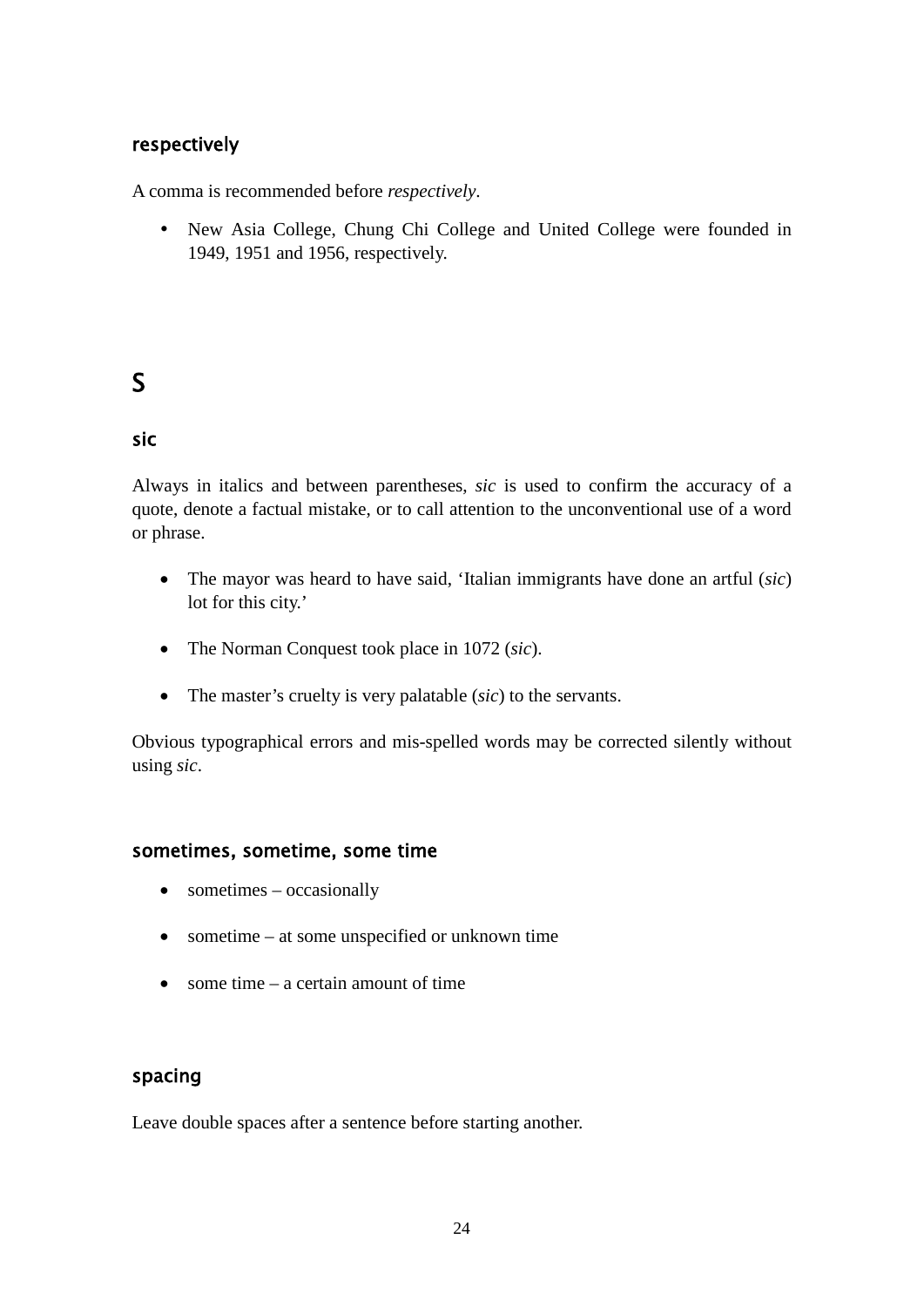# spelling

Use British spelling

- colour, honour, behaviour (not color, honor, behavior)
- licence, defence, offence (not license, defense, offense) [as nouns]

Note that the –ize form, though widely used in the US, is NOT an Americanism

Beware of some interchangeabilities and UK/US differences

- benefiting, benefitting (either)
- labelling (UK); labeling (US)
- enrol (UK); enroll (US)
- enrolment (UK); enrollment (US)
- focusing, focussing (either)

Always consult a dictionary. Give preference to single t, l, s if either is fine, be consistent throughout the same piece or publication

Avoid endings such as

- amidst (use 'amid')
- amongst (use 'among')
- whilst (use 'while')

# T

### **time of day**

Use 'a.m.' and 'p.m.' for *ante meridiem* and *post meridiem*, respectively

- $-9:30$  a.m. 4:15 p.m.
- Avoid 9:30 AM and 4:15 PM
- Avoid 9:30am and 4:15pm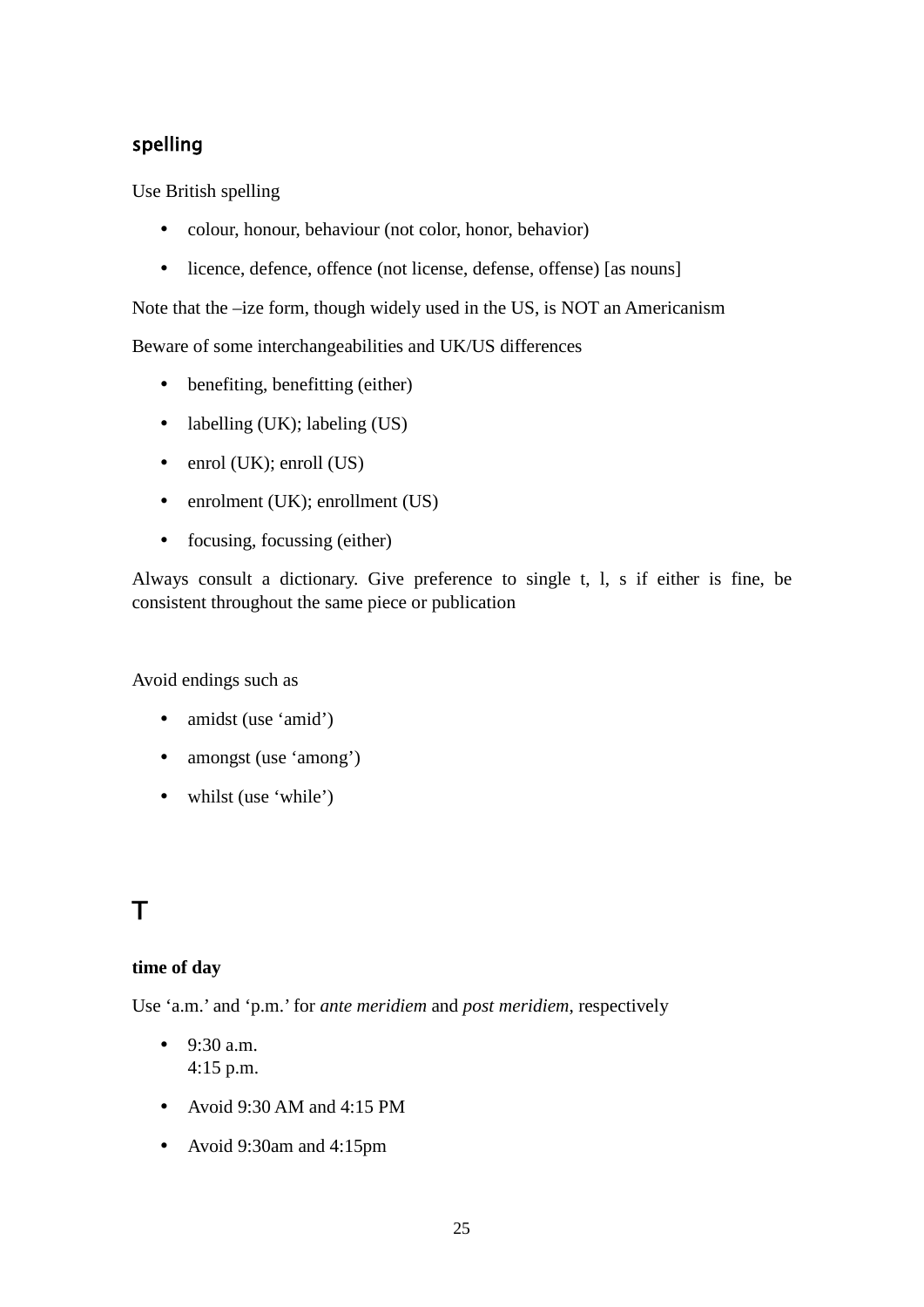# titles

Book, journal and album titles should be italicized

- *One Hundred Years of Solitude* made Gabriel Garcia Marquez world famous.
- His articles often appear in *Nature* and *Scientific American.*
- *All Aboard!* is the last album released by John Denver shortly before his untimely death in 1997.

Article titles should be between single inverted commas; use caps where appropriate.

 Laura Mulvey's article, 'Visual Pleasure and Narrative Cinema', is probably the most cited article in film criticism. [Note the position of the second comma in the sentence]

Conference, exhibition and song titles should be between single inverted commas; use caps where appropriate

- CUHK organized an international conference on 'Chinese Societies in the 21st Century'.
- 'Modern European Painters' is being staged at the Museum of Art.
- 'London Bridge Is Falling Down' defines childhood for millions across the globe.

### **ton, tonne**

- the British use primarily *tonne* as a unit of measurement of weight (equal to 1,000 kilogrammes)
- the Americans use *ton* which is slightly different from the British *tonne* (equal to 907 kilograms)
- the British sometimes call the American ton the *short ton*
- *ton* should be used in common expressions referring to large number or volume instead of a unit of measurement, e.g., 'tons of work', 'tons of complaints'
- generally, *ton* should be rendered  $\Box$  whereas *tonne* should be rendered  $\Box$   $\Box$ in Chinese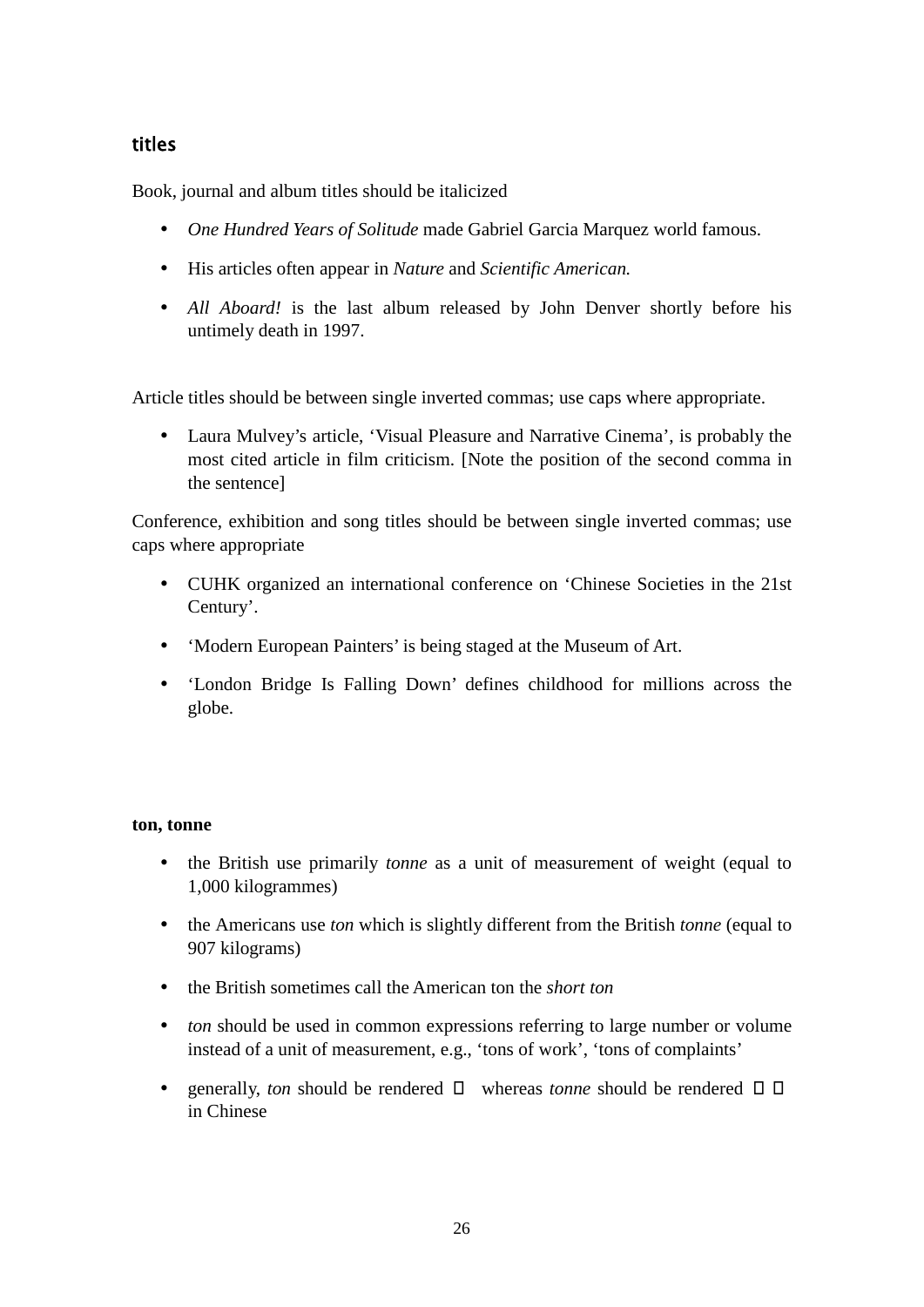#### **toward, towards**

- 'toward' is used more frequently in American English
- 'towards' is used more frequently in British English

# $\overline{U}$

## Undergraduate

Short-form 'Ug'

# W

## website

If a web address begins with 'http://www. …', simply begin with 'www. …'

If others, state full link

No full-stop or slash at the end of a web address

website, webpage (one word, no capitalization)

# work

When we are describing the collective output of a writer, painter or composer, we use the word *work* in the plural.

• the complete *works* of J S Bach

When we refer to an individual item selected from among someone's works, we use *work* in the singular.

• *She Stoops to Conquer* is Goldsmith's best known work